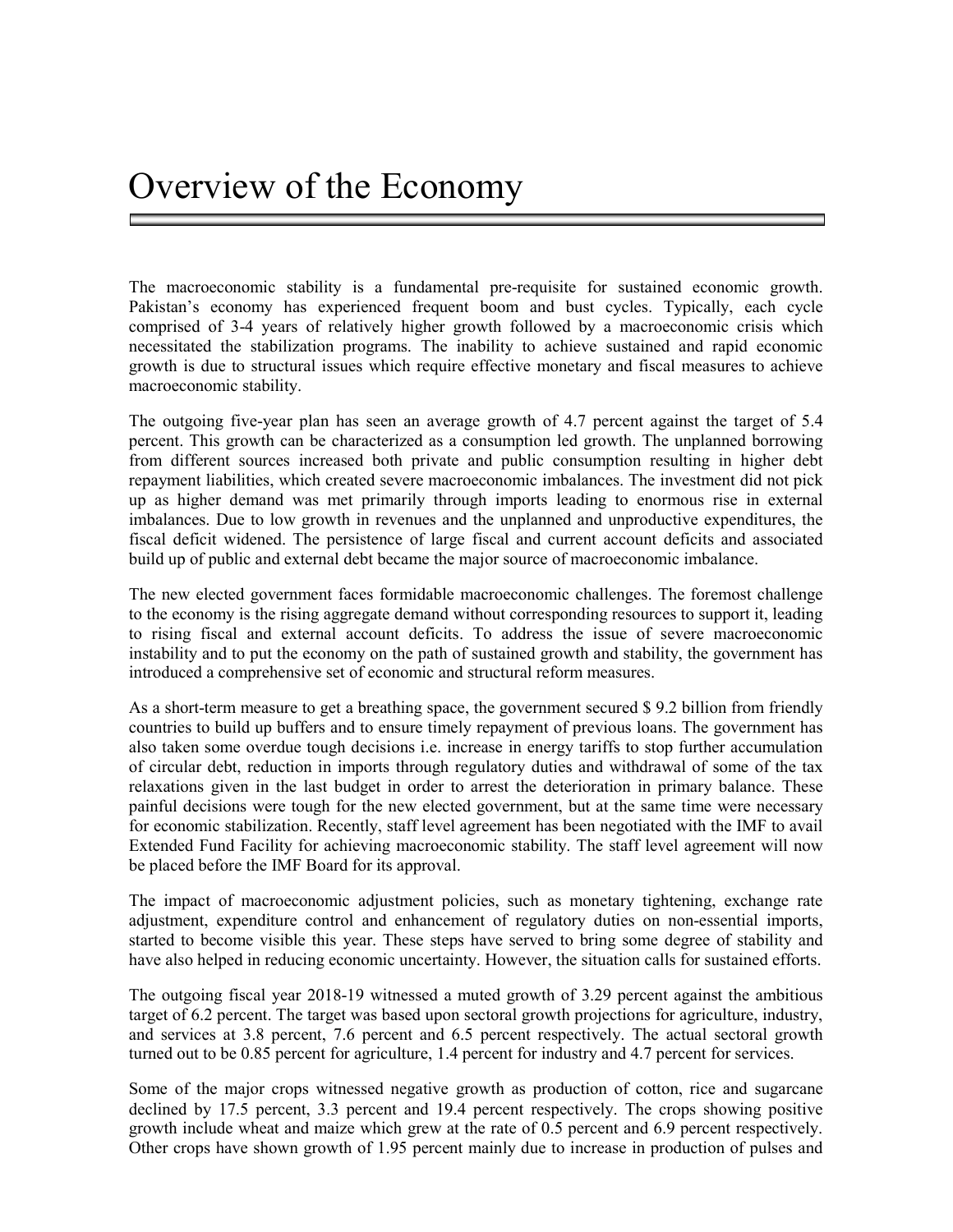oil seeds. Cotton ginning declined by 12.74 percent due to a decline in production of cotton crop. Livestock sector has shown a growth of 4.0 percent. The growth recorded for the forestry is 6.47 percent which was mainly due to increase in production of timber in Khyber Pakhtunkhwa ranging from 26.7 to 36.1 thousand cubic meters.

The growth in industrial sector has been estimated at 1.40 percent. The mining and quarrying sector has witnessed a negative growth of 1.96 percent mainly due to reduction in production of natural gas (-1.98 percent) and coal (-25.4 percent). The large-scale manufacturing sector as per QIM data (from July 2017 to February 2018) shows a decline of 2.06 percent. Major decline has been observed in Textile (-0.27 percent), Food, Beverage & Tobacco (-1.55 percent), Coke & Petroleum Products (-5.50 percent), Pharmaceuticals (-8.67 percent), Chemicals (-3.92 percent), Non-Metallic Mineral Products (-3.87 percent), Automobiles (-6.11 percent) and Iron & Steel products (-10.26). On the other hand, the substantial growth in LSM has been observed in Electronics (34.63 percent) Engineering Products (8.63 percent) and Wood Products (17.84 percent). Electricity and gas sub sector has grown by 40.54 percent, whereas the construction activity has declined by 7.57 percent.

The services sector has shown an overall growth of 4.71 percent. Wholesale and Retail Trade grew by 3.11 percent, while the Transport, Storage and Communication sector registered a growth of 3.34 percent mainly due to positive contribution by railways (38.93 percent), air transport (3.38 percent) and road transport (3.85 percent). Finance and insurance sector showed an overall growth of 5.14 percent. While the central banking has declined by 12.5 percent, a positive growth has been observed in scheduled banks (5.3 percent), non-scheduled banks (24.6 percent) and insurance activities (12.8 percent). The Housing Services has grown at 4.0 percent. The growth recorded in General Government Services is 7.99 percent which is mainly on account of increase in salaries of employees of federal, provincial and district governments. Other private services, comprising of various distinct activities such as computer related activities, education, health & social work, NGOs etc recorded a growth of 7.05 percent.

The total investments as a percentage of GDP was recorded at 15.4 percent against the target of 17.2 percent. The fixed investment as percentage of GDP remained 13.8 percent against the target of 15.6 percent, while public and private investments remained at 4.0 and 9.8 percent against the target of 4.8 and 10.8 percent respectively. The National Savings remained at 10.7 percent of GDP against the target of 13.1 percent. The consumption growth was recorded at 11.9 percent compared to 10.2 percent growth recorded last year. As percentage of GDP, it increased to 94.8 percent compared to last year's figure of 94.2 percent.

On the demand side, the exports declined by 1.9 percent despite exchange rate depreciation, while imports declined by 4.9 percent. This helped in reducing the trade deficit by 7.3 percent during July-April FY 2019 while it had shown an expansion of 24.3 percent during the corresponding period of last year. The workers' remittances played a major role in containing current account deficit to 4.03 percent of GDP. The CAD showed a contraction of 27 percent during July-April of the current year while it had expanded by 70 percent during the corresponding period of last year. The State Bank is following a contractionary policy to anchor the aggregate demand and address rising inflation on the back of high fiscal and current account deficits.

The next year, agriculture sector is likely to rebound under Prime Minister's Agriculture Emergency Program. The water availability is expected to be better as compared to current year. There is substantial increase in Agriculture Credit disbursement which is recorded at Rs. 805 billion during July-April FY2019 compared to Rs.666.2 billion during the corresponding period of last year, posting a growth of 20.8 percent. The import of agriculture machinery has recorded a growth of 10.95 during July-April FY2019 which is a good indicator. The base effect will also support growth in agriculture.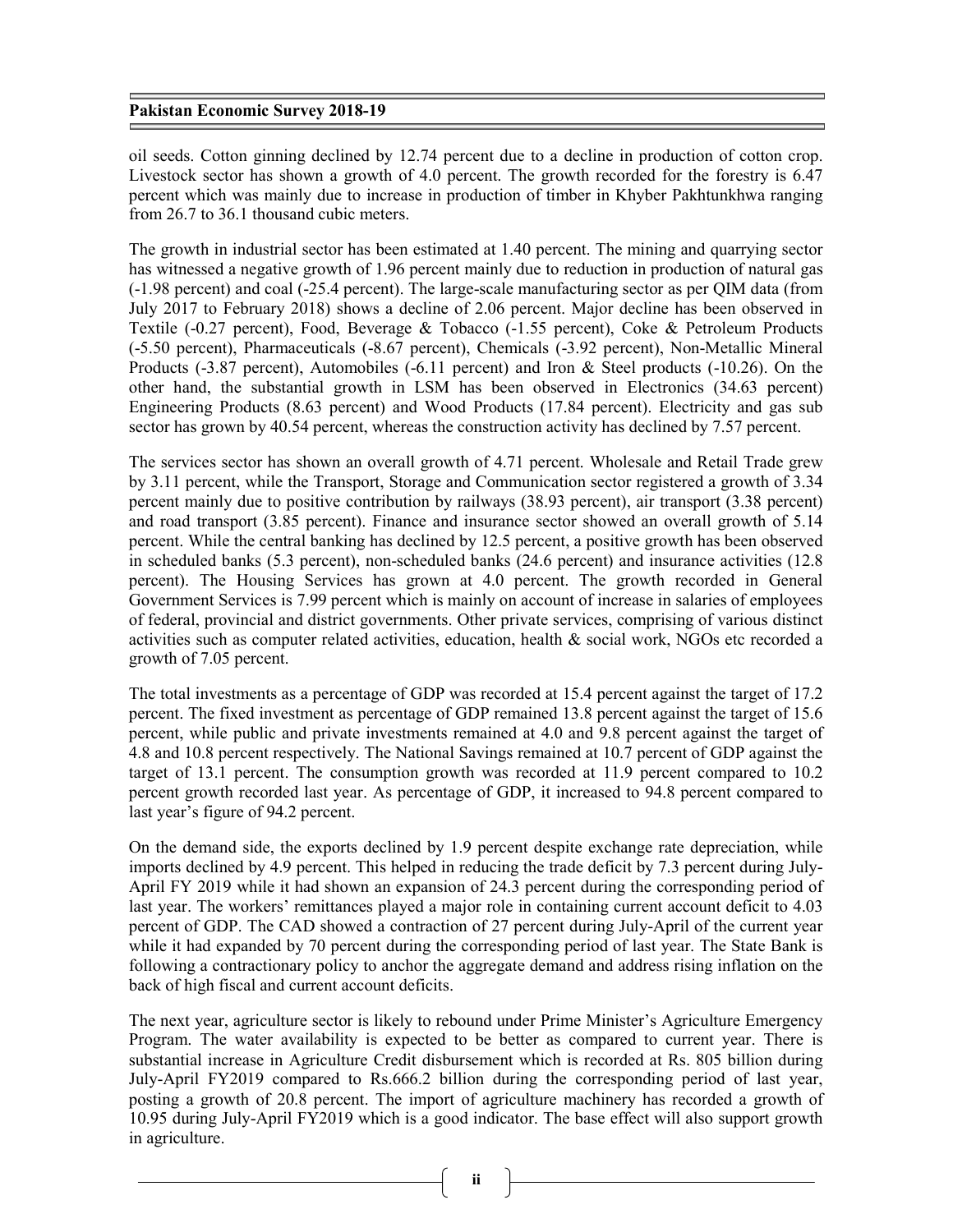The Large-Scale Manufacturing sector which posted a negative growth this year is likely to rebound on the back of expected growth in agriculture sector along with government initiatives in the construction sector, SMEs sector and tourism and automobile sector. Both, agriculture and LSM sector growth is likely to have a good impact on services sector on account of goods transport services linked to agriculture and wholesale trade.

The fiscal tightening and the rising inflation on account of increasing utility prices, rationalization of taxes, measures to reduce the primary balance, and any further exchange rate adjustments, alongwith higher oil prices, protectionists tendencies in some of the economies and tightening monetary conditions in the developed countries leading to lower capital inflows will remain downside risk.

## Global Economic Environment

After witnessing a strong growth in 2017 at 4.0 percent, the global economic activity slowed during the second half of 2018 to 3.6 percent while it is expected to reduce further to 3.3 percent in 2019. The slowdown in economic activity is attributed to multiple factors, including rising trade tensions and tariff hikes between the United States and China, which is the biggest risk to financial stability in Eurozone. In contrast, some developing economies could be benefitting from this trade diversion as prices of these targeted goods may rise in US and China. This tariff battle between USA and China is estimated to have affected almost 2.5 percent of global trade. Germany's unemployment rate has shown an increase for the first time since 2013 amid signs of slowing growth in Europe's biggest economy. Uncertainty created by Brexit has led to decline in business confidence and has further contributed towards slowing of growth in Euro zone.

In response to the growing global risks to the economy, the US Federal Reserve has adopted a more accommodative monetary policy stance. Similarly, other central banks around the world like the European Central Bank, the Bank of Japan and the Bank of England have also moved to adopt a more accommodative stance while China has ramped up its fiscal and monetary stimulus to cope with the negative effect of trade tariffs. Resultantly, the tightening of financial conditions has reversed across countries. Likewise, emerging markets have witnessed resumption in portfolio flows, a decline in sovereign borrowing costs, and a strengthening of their currencies relative to the dollar.

As the growth is likely to improve during the second half of 2019, it is projected to return to 3.6 percent in 2020. The projected improvement in global economic growth during the second half of 2019 is expected on account of gradual recovery and stabilization in Argentina and Turkey alongwith some other stressed emerging economies, current build-up of policy stimulus in China and improvement in global financial sentiments

The growth beyond 2020 is predicted to stabilize, mainly supported by growth in China and India. However, the growth in advanced economies will continue to slow down on account of factors such as the fading of the impact of US fiscal stimulus, ageing trends and low productivity growth. On the other hand, the growth in emerging markets and developing economies is expected to stabilize at around 5 percent, though with substantial variation between countries.

According to World Economic Outlook (WEO) April (2019), the baseline outlook for emerging Asia remains favourable, with China's growth projected to slow gradually toward sustainable levels and convergence in frontier economies toward higher income levels. For other regions, the outlook is complicated by a combination of structural bottlenecks, slower advanced economy growth and, in some cases, high debt and tighter financial conditions. These factors, alongside subdued commodity prices and civil conflict in some cases, contributed to subdued medium-term prospects for Latin America; the Middle East, North Africa, and Pakistan region; and parts of sub-Saharan Africa.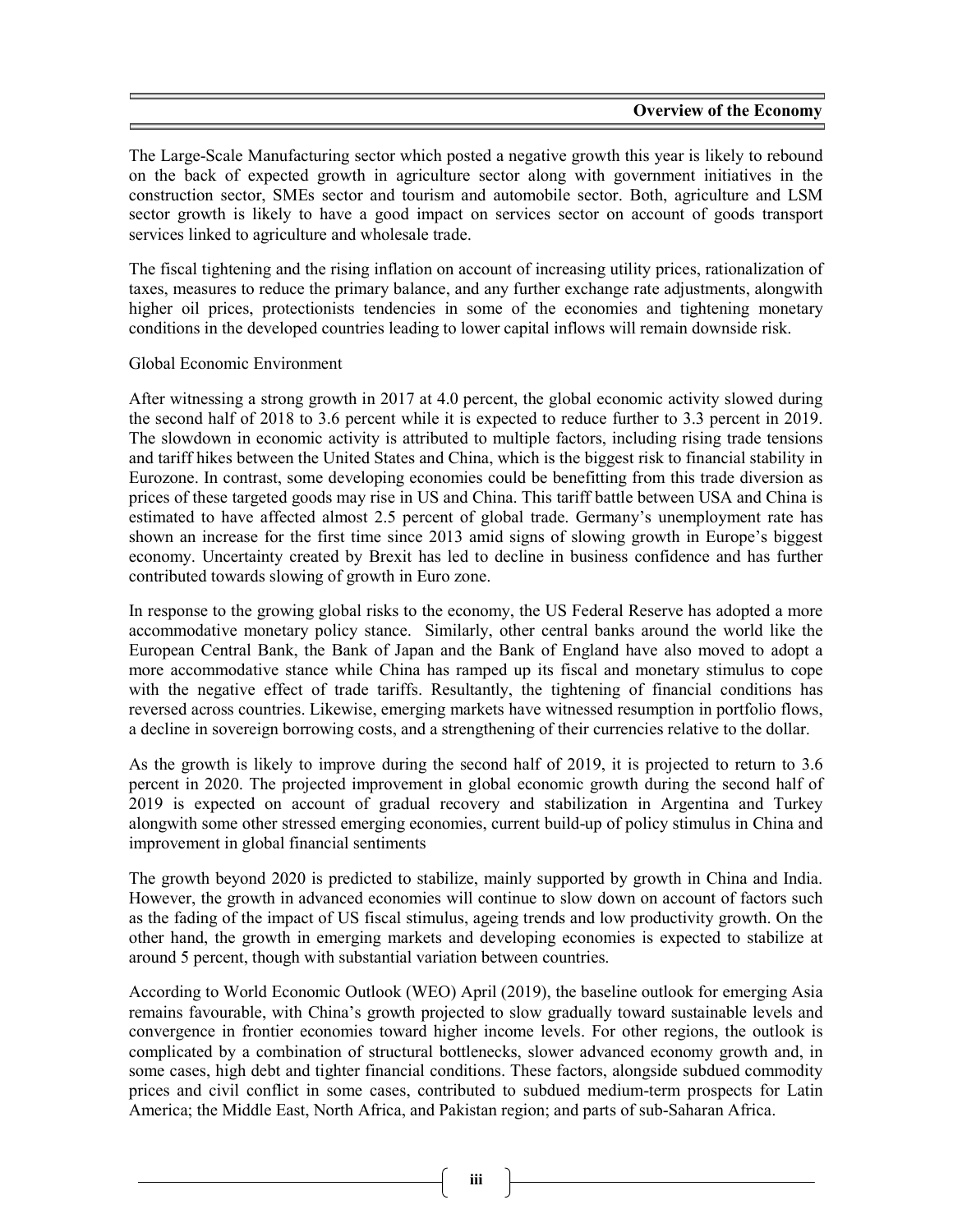## EXECUTIVE SUMMARY

## Growth and Investment

The provisional GDP growth rate for FY2019 is estimated at 3.29 percent on the basis of 0.85, 1.40 and 4.71 percent growth in agricultural, industrial and services sectors respectively.

Agriculture: The provisional agriculture sector growth is estimated at 0.85 percent. The crops sector has witnessed negative growth of 4.4 percent during FY2019 mainly due to negative growth  $(-6.6$ percent) of important crops. Production of cotton, rice and sugarcane declined by 17.5, 3.3, and 19.4 percent, respectively, while the wheat output posted a marginal growth of 0.5 percent and production of maize grew by 6.9 percent. Other crops have shown growth of 1.95 percent mainly because of increase in production of pulses and oil seeds. Decrease in production of cotton crop also caused decline in cotton ginning by 12.7 percent. Livestock sector has shown a growth of 4.0 percent while the growth of forestry remained at 6.47 percent due to increase in production of timber in Khyber Pakhtunkhwa in the range of 26.7 to 36.1 thousand cubic meters.

Industry: During FY2019, the provisional growth in industrial sector has been estimated at only 1.40 percent mainly due to decline by 2.06 percent in large scale manufacturing sector and by 1.96 percent in mining and quarrying sector.

Services: Provisional estimates have shown that the services sector posted a growth of 4.71 percent. Wholesale and Retail Trade sector grew at a rate of 3.11 percent. As value added in this sector depends upon output of agriculture and manufacturing sectors and volume of imports, it is safe to say that bulk of growth in wholesale and retail sector could be attributed to increase in volume of imports and the growth in livestock. Transport, Storage and Communication sector has registered a growth of 3.34 percent due to positive contribution of railways (38.93 percent), air transport (3.38 percent) and road transport (3.85 percent). Finance and insurance sector showed an overall growth of 5.14 percent, despite a decline (of 12.5 percent) in value add of the central bank. The scheduled banks, non-scheduled banks and insurance sub-sector posted positive growth (5.3 percent, 24.6 percent and 12.8 percent respectively). The Housing Services grew by 4.0 percent and the General Government Services by 7.99 percent. It is mainly driven by the increase in salaries of federal, provincial and district governments. Other private services, which is composed of various distinct activities such as computer related activities, event management, education, health & social work, NGOs etc. has contributed positive growth of 7.05 percent.

Investment: The provisional estimates of Gross Fixed Capital Formation (GFCF) for the year FY2019 stands at Rs.5340.0 billion with a growth of 1.9 percent as compared to FY2019.

In private sector, the GFCF is estimated at Rs.3796.1 billion during FY2019 against Rs.3564.0 billion in FY2018 with an increase of 6.5 percent, while in Public Sector GFCF posted a growth of 9.8 percent as it is estimated at Rs.345.3 billion during FY2019 against Rs.314.6 billion during FY2018.

The provisional overall GFCF for general government services for FY2019 has been estimated at Rs.1198.5 billion, a decline of 12 percent over the revised estimates of Rs.1362.3 billion during FY2018. GFCF related expenditure for the federal government has been estimated at Rs.419.8 billion with growth of 15.6 percent over previous year's estimates of Rs.362.3 billion. However, GFCF related expenditure by provincial governments has declined by 29.2 percent from Rs.909.1 billion to Rs.643.8 billion. However, expenditure on GFCF incurred by district governments has increased by 48.4 percent from Rs.90.9 billion to Rs.135.0 billion. During FY 2019, per capita income stood at \$1,497.3.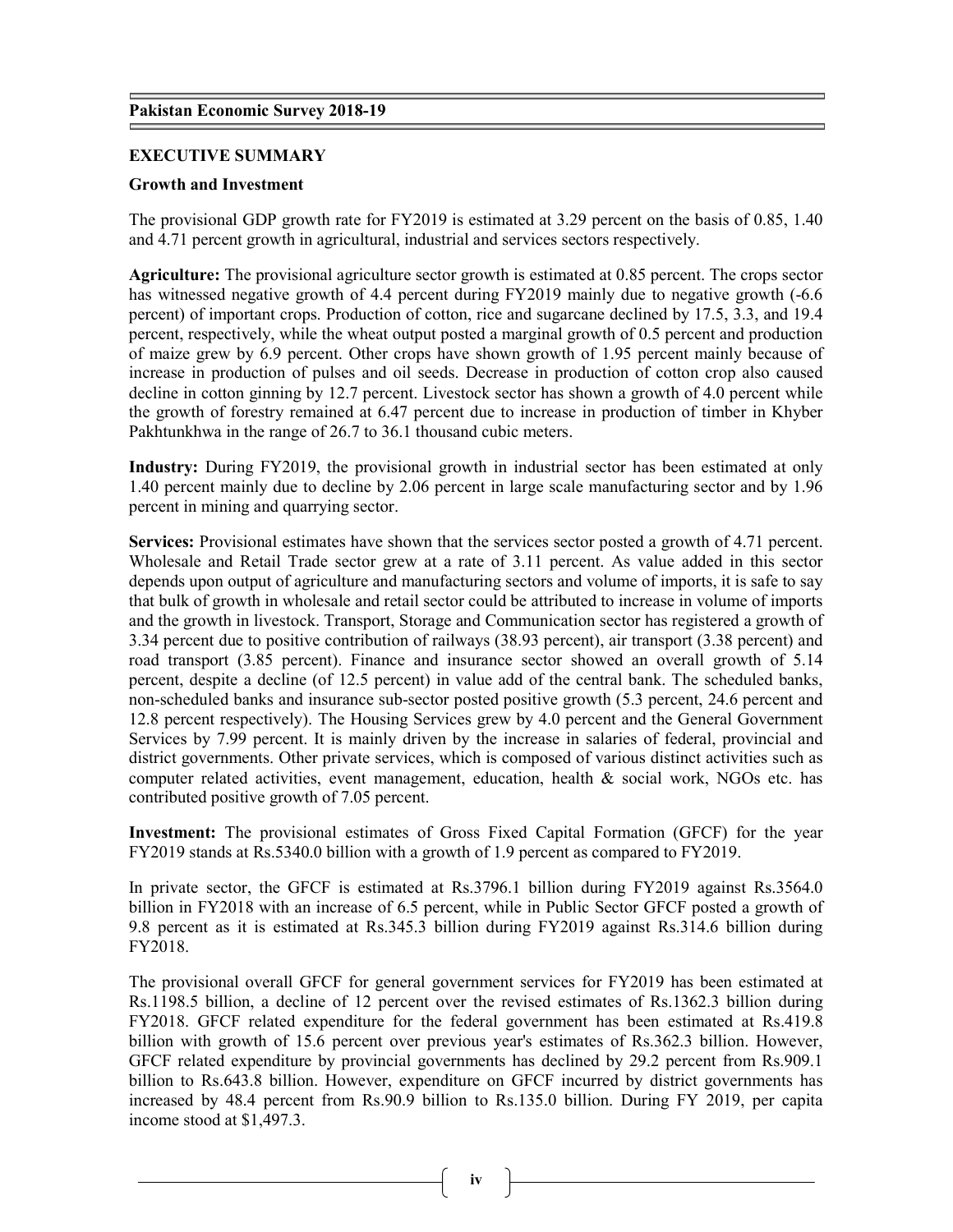Saving-Investment Gap: The State bank of Pakistan has made a sizeable adjustment in the interest and exchange rates to contain the aggregate demand and ease the pressure on the balance of payments. These efforts helped in reducing Saving-Investment gap, which has been contracted by 27 percent during July-April FY 2019 compared to 70 percent expansion during same period last year. It happened mainly because, trade deficit declined by 7 percent primarily due to containment in imports while last year it had recorded 23 percent growth. Imports declined by 5 percent while workers' remittances posted a growth of 9 percent during the period under discussion

The present government has undertaken significant measures to curb aggregate demand that has compounded the size of external current account deficit to an unprecedented level. During FY2019, the economy experienced partial adjustments due to inertia as is evident from a high consumption to GDP ratio and a large fiscal deficit. However, after entering IMF's Extended Fund Facility (EFF), market confidence will improve. Moreover, the chances of getting additional financial support from other development and bilateral partners will also increase. These developments will help in increasing the macroeconomic stability and will set the path for high and inclusive growth.

# Agriculture

The performance of Agriculture during 2018-19 remained subdued. It grew by only 0.85 percent against the target of 3.8 percent. The under-performance of agriculture sector hinged upon reduction in the area of cultivation, lower water availability and drop in fertilizer off take. The crops sector has witnessed negative growth of 4.43 percent against the target 3.6 percent on the back of decline in growth of important crops by (-6.55) percent. Sugarcane production declined by (-19.4) percent to 67.174 million tons, Cotton (-17.5 percent) to 9.861 million bales and Rice (-3.3 percent) to 7.202 million tonnes while production of Maize crop increased by 6.9 percent to 6.309 million tonnes and production of wheat crop marginally increased by 0.5 percent to 25.195 million tonnes. Other crops having share of 11.21 percent in agriculture value addition and 2.08 percent in GDP, showed growth of 1.95 mainly due to increase in production of pulses and oilseeds. Cotton ginning declined by 12.74 percent due to decrease in production of cotton crop.

Livestock having share of 60.54 percent in agriculture and 11.22 percent in GDP, recorded the growth at 4.0 percent against the target of 3.8 percent.

The Fishing and Forestry sector having share of 2.10 percent each in agriculture value addition grew by 0.79 and 6.47 percent, respectively. The strong growth in forestry is due to increase in timber production in Khyber Pakhtunkhwa in the range of 26.7 to 36.1 thousand cubic meters.

The gram production increased by 35.6 percent on account of higher yield due to favourable weather condition prevalent at the time of sowing. The production of Bajra increased by 3.2 percent. The production of Barley, Rapeseed & Mustard and Tobacco remained constant while the production of Jowar witnessed a decline of 2.6 percent.

The production of Onion and Chillies witnessed increase of 2.0 percent to 2.12 thousand tonnes and 0.4 percent to 148.7 thousand tonnes respectively, as compared to production of last year. However, the production of pulse Mash (Lentil), Moong and Potato decreased by 5.5 percent, 3.4 percent and 0.3 percent, respectively compared to last year's production. While the production of Masoor pulse remained the same as last year's production.

The total availability of water for the Kharif crops 2018 recorded 59.6 Million Acre Feet (MAF), which means it remained short by 11.2 percent against the average system usage of 67.1 MAF and by 14.9 percent as compared to Kharif 2017. During Rabi season 2018-19, the total water availability was recorded at 24.8 MAF showing an increase of 2.5 percent over Rabi 2017-18 and a decline of 31.9 percent from the normal availability of 36.4 MAF.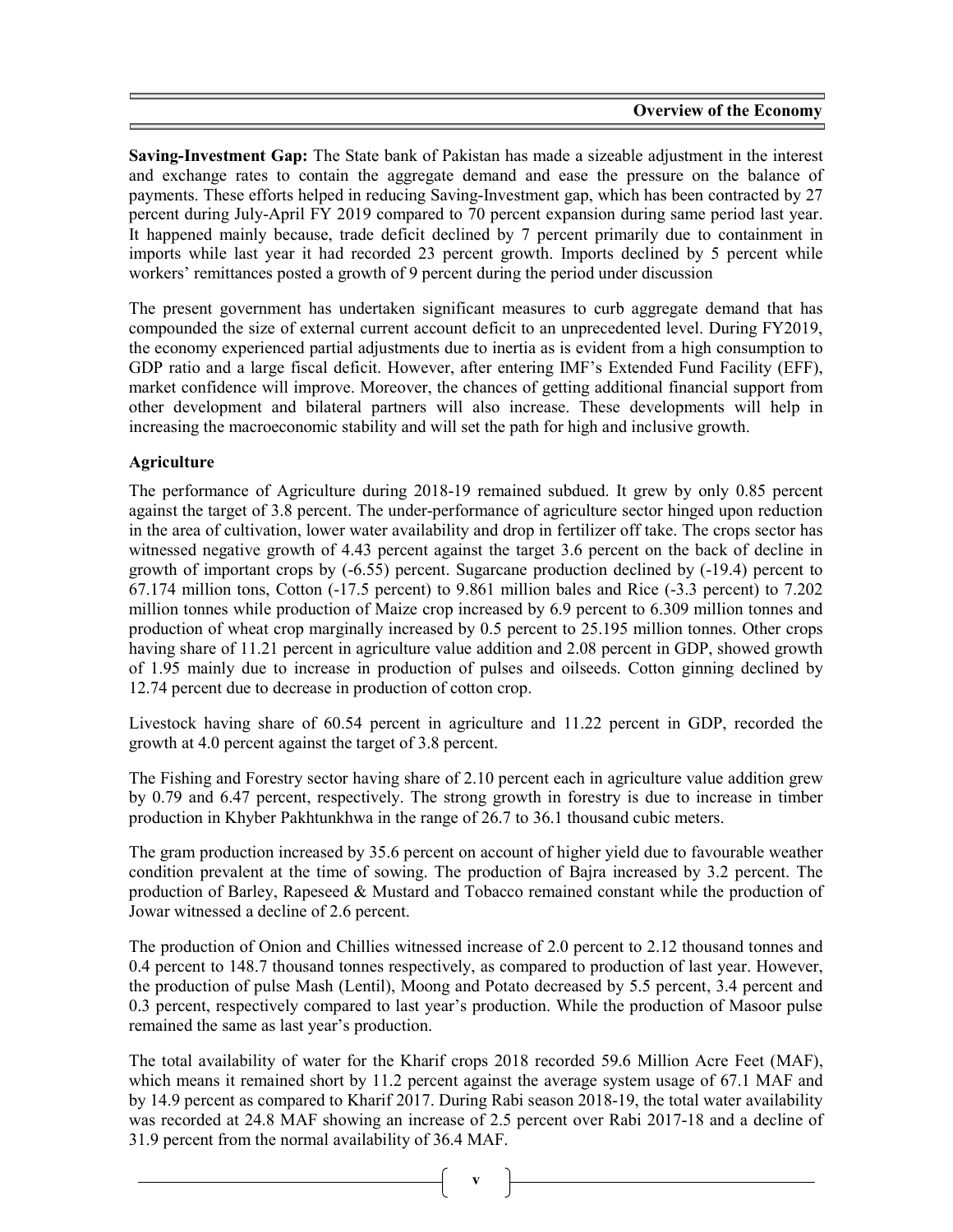The domestic production of fertilizers during 2018-19 (July-March) increased by 2.6 per cent over the same period of previous year. This increase is due to functioning of two urea manufacturing plants (Agritech& Fatima Fertilizer) as supply of LNG was available on subsidized rates. The imported fertilizer increased by 4.8 percent. Therefore, total availability of fertilizer increased by 3.2 percent during current fiscal year. Total off take of fertilizer nutrients decreased by 7.3 percent. Nitrogen off take decreased by 2.89 percent and phosphate by 18.2 percent. Potash off take recorded an increase of 4.55 percent during 2018-19 (July-March). Reduction in fertilizers off take was due to its high prices.

In line with government's priority for agriculture sector development, Agricultural Credit Advisory Committee (ACAC) has set the indicative agricultural credit disbursement targets at Rs 1,250 billion for FY 2018-19 to 50 agriculture lending institutions including 19 commercial banks, 2 specialized banks, 5 Islamic banks, 11 microfinance banks and 13 microfinance institutions/rural support programs (MFIs/RSPs).

During FY 2018-19 (July- March), the agriculture lending institutions have disbursed Rs. 805 billion which is 64.4 percent of the overall annual target of Rs. 1,250 billion and 20.8 percent higher than the disbursement of Rs. 666.2 billion made during corresponding period of last year. The outstanding portfolio of agriculture loans has increased by 15.5 percent to Rs. 70.7 billion by end March, 2019. Further, the agriculture outreach in terms of total borrowers has increased to 4.0 million, showing a rise of 8.2 percent over 3.72 million borrowers as of end June, 2018.

## Manufacturing & Mining:

The Large-Scale Manufacturing (LSM) declined by 2.93 percent during July-March FY 2019 in contrast to growth of 6.33 percent during the same period last year. The target for this year was 8.1 percent. The present trend suggests that full year LSM growth will remain below the target by a wide margin. Year on Year (YoY), LSM growth witnessed sharp decline of 10.63 percent in March 2019 as compared to increase of 4.70 percent in March 2018.

There are a number of factors which have contributed to the negative growth in LSM. These include lower PSDP expenditures compared to last year, muted private sector construction activities and lower consumer spending on durable goods amongst others. This was more noticeable in construction-allied industries. Demand for housing moderated as the price of building materials and cost of financing increased. Moreover, additional tax measures further restricted the real estate market. Certain sector-specific issues also contributed to the decline in LSM. Automobile prices witnessed multiple upward revisions due to PKR depreciation which made the potential buyers refrain from making booking and purchases. Certain restrictions on non-filers with respect to purchase of cars further dampened the automobile demand. Pharmaceuticals also suffered due to a considerable lag in regulatory adjustments in prices. This pricing issue was in addition to weakening of the local currency, which added to the distress of an import dependent sector.

The industry specific data shows that electronics recorded highest growth of 23.70 percent, wood products 15.21 percent, rubber products 3.47 percent, engineering products 9.54 percent, leather products 0.97 percent and fertilizers 4.50 percent. The industries which recorded negative growth during the period are; Iron & Steel 11.00 percent, Pharmaceuticals 8.40 percent, Automobile 7.58 percent, Coke & Petroleum products 6.00 percent, Food Beverages & Tobacco 4.69 percent, Chemicals 3.94 percent, Paper & Board 3.86 percent, Non-metallic mineral product 4.96 percent and Textile 0.30 percent.

The Mining and Quarrying sector declined by 1.96 percent during Jul-Feb FY 2019 in contrast to the growth of 7.7 percent during the same period last year. Chromite, Magnesite, Rock salt, Barytes, Ocher and Crude oil posted a positive growth of 228.69 percent, 159.63 percent, 12.65 percent,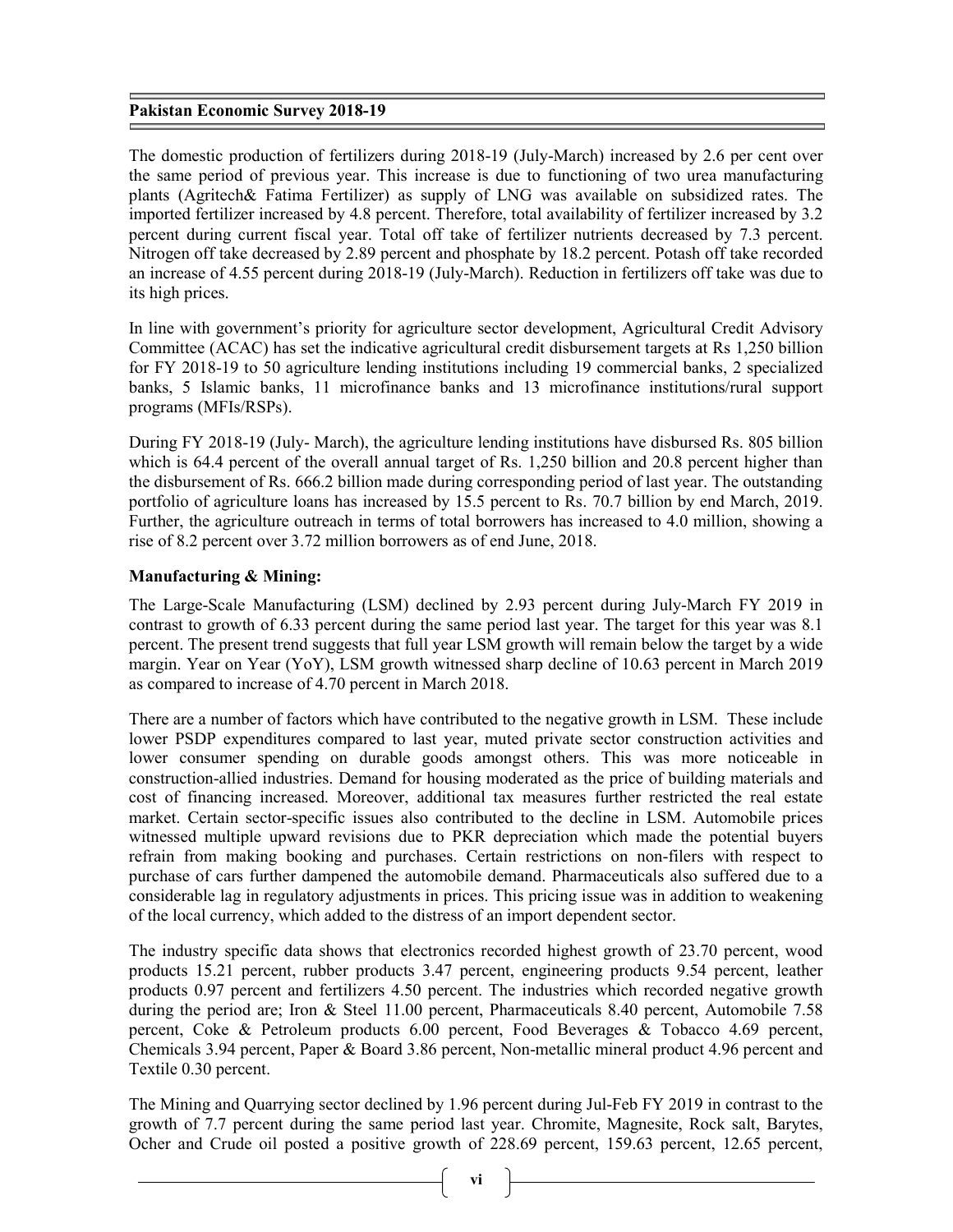22.15 percent, 19.12 percent and 0.47 percent respectively. However, some minerals witnessed negative growth during the period under review such as Coal 25.42 percent, Natural gas 1.98 percent, Sulphur 40.72 percent, Calcite 91.49 percent, Soap stone 13.12 percent, Marble 4.66 percent and Bauxite 30.82 percent

## Fiscal Development

In Pakistan, fiscal sector has faced multifaceted challenges over the years due to excessive and unproductive expenditures on one hand and lower tax revenues on the other. Generally, higher current expenditures and lower tax revenues left limited fiscal space for public investment and social safety net. Furthermore, high interest payments, untargeted subsidies, loss making PSEs, energy subsidies and security related issues all weighed on expanding fiscal deficit.

During the last five years, total revenue as percent of GDP on average reached to 14.9 percent, whereas it stood at 15.1 percent in FY2018. The total expenditures as percent of GDP on average reached to 20.5 percent, while during the preceding year FY2018, it was the highest at 21.6 percent. Resultantly, fiscal deficit on average stood at 5.5 percent, while during the last year it was recorded at 6.5 percent.

During first nine months (July- March) CFY2019, consolidated fiscal indicators suggest that total revenue registered zero growth, while growth in total expenditures was 8.7 percent. Therefore, fiscal deficit as percent of GDP was 5.0 percent as compared 4.3 percent during the corresponding period of last year.

Total revenue increased to Rs 3,583.7 billion (9.3 percent of GDP) from Rs 3,582.4 billion (10.3 percent of GDP) during the comparable period of last year, showing almost zero growth in comparison of growth of 13.9 percent during the same period last year. Decelerated performance of total revenues primarily was due to marginal growth of 1.8 percent in tax revenues and negative growth of 16.7 percent in non-tax revenues.

During the period Jul-Apr, FY2019 FBR tax receipts remained at Rs 2,976.0 billion against Rs 2,922.5 billion during the same period of FY2018, registering a growth of 1.8 percent. Actual tax collection during first ten months of CFY remained at 67.7 percent of revised target of Rs 4,398 billion.

Total expenditures increased to Rs 5,506.2 billion (14.3 percent of GDP) during first nine months of CFY compared with Rs 5,063.3 billion (14.6 percent of GDP) during the comparable period of last year, registering a growth of 8.7 percent during Jul-Mar, FY2019 against the growth of 15.5 percent in the same period last year.

Within total expenditures, current expenditures posted a growth of 17.7 percent to Rs 4,798.4 billion (12.4 percent of GDP) during Jul-Mar, FY2019 compared to Rs 4,075.4 billion (11.8 percent of GDP) in the same period last year. Federal and provincial governments' current expenditures grew by 19.9 and 13.7 percent, respectively during the period under review.

In contrast, development expenditures (excluding net lending) decreased to Rs 655.9 billion during Jul-Mar FY2019 compared to Rs 993.3 billion last year, posting a negative growth of 34.0 percent compared with positive growth of 23.6 percent recorded last year. PSDP share in total development expenditure stood at 88 percent during first nine months of CFY amounting to Rs 578.5 billion compared with Rs 931.4 billion expenditure during the same period last year, witnessing a decline of 37.9 percent compared with growth of 24.7 percent recorded last year. Within PSDP, federal and provincial PSDP's decreased by 14.5 and 52.2 percent respectively during Jul-Mar, FY2019 over the same period of last year.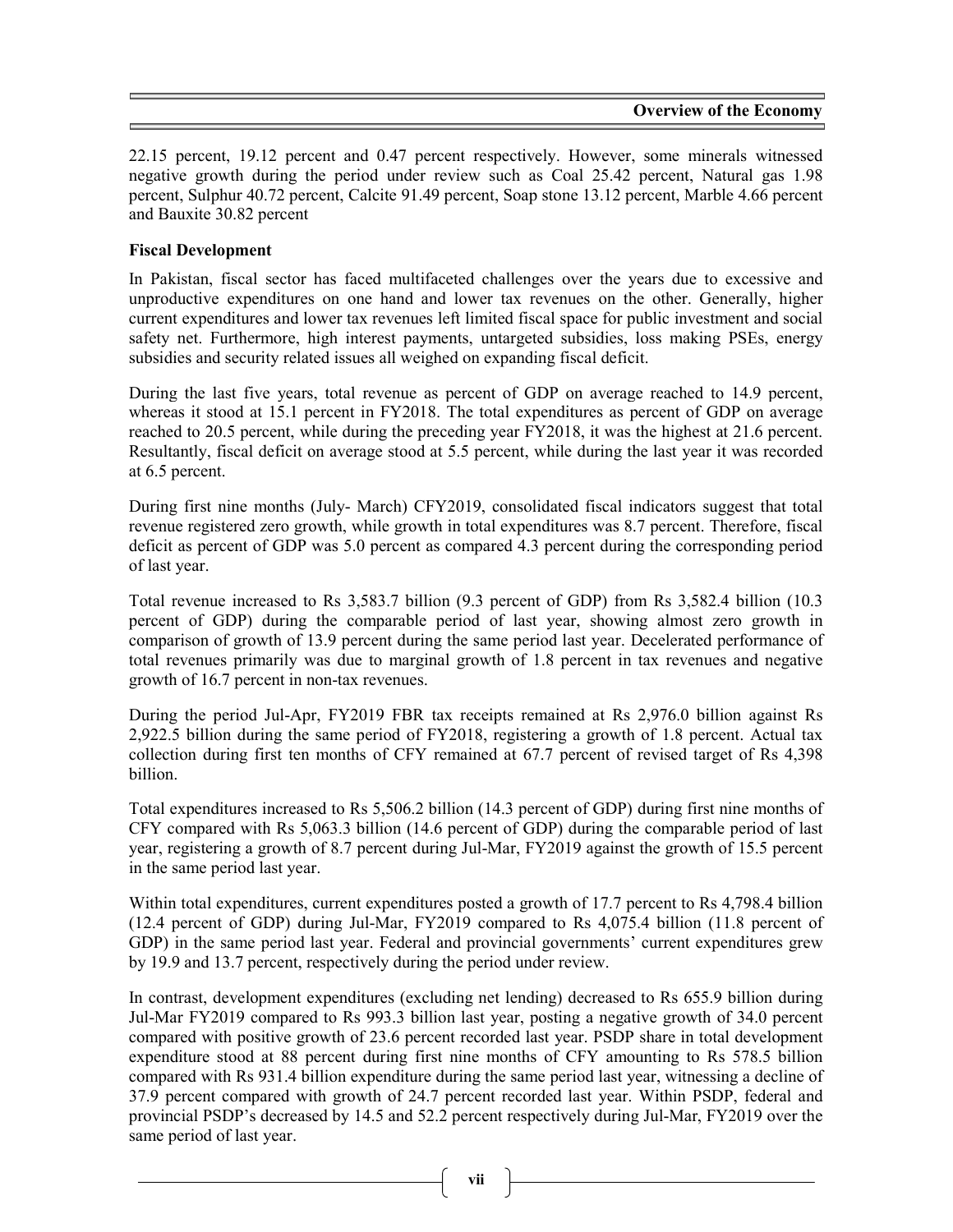Total revenues of provincial governments increased by 1.5 percent during Jul-Mar, FY2019, whereas total expenditures declined by 5.2 percent. As a result, overall provincial surplus increased to Rs 291.6 billion as compared to Rs 191.05 billion during the same period last year. For FY2019, provincial surplus target is budgeted at Rs 285.6 billion.

## Money and Credit

Twin deficits on fiscal and external front, emerging inflationary pressure and high aggregate demand has posed challenges for the economy towards the end of FY2018. Resultantly, SBP reversed its policy stance since January 2018 from accommodative to contractionary monetary policy to curb excessive aggregate demand and ensure near term stability. Policy rate has gradually increased by cumulative 650 bps. The policy rate stands at 12.25 percent effective from  $21<sup>st</sup>$  May, 2019.

During the period 01 July-26 April, FY2019 money supply (M2) increased by Rs 625.3 billion (growth of 3.9 percent) compared with Rs 601.8 billion (growth of 4.1 percent) in comparable period last year. Within Broad Money, NFA of the banking sector further contracted to Rs 882.4 billion during 01 July-26 April, FY2019 against contraction of Rs 475.4 billion during the comparable period last year. Therefore, both SBA and scheduled bank's NFA remained negative during the period under review. During the period 01 July-26 April, FY2019 NDA of the banking sector registered an expansion of Rs 1,507.7 billion (growth of 9.3 percent) compared with Rs 1,077.2 billion (7.7 percent) during the same period last year.

On the other hand, reserve money posted an expansion of Rs 488.0 billion (growth of 8.9 percent) during 01 July-26 April, FY2019 against Rs 260.5 billion (growth of 5.4 percent) last year. Credit to Public Sector Enterprises (PSEs) increased to Rs 312.1 billion during the period 01 July-26 April, FY2019 against Rs 153.2 billion during the same period last year.

During 01 July-26 April, FY2019 government borrowed Rs 1,073.0 billion for budgetary support compared to Rs 850.0 billion in the same period last year, of which, government has borrowed Rs 3,204.7 billion from SBP as compared to Rs 1,316.1 billion last year. On the other hand, government retired Rs 2,131.7 billion to scheduled banks against retirement of Rs 466.1 billion during the same period last year. Net government sector borrowing thus remained at Rs 908.0 billion during the period under review compared with Rs 813.6 billion during the corresponding period last year.

During the period 01 July-26 April, FY2019, flows of private sector credit has been recorded at Rs 580.9 billion compared with Rs 498.5 billion during the same period last year, witnessing Year on Year (YoY) growth of 15.1 percent against a growth of 14.7 percent during the same period last year. During July-March, FY2019 working capital credit demand increased to Rs 369.0 billion against Rs 215.3 billion in the same period last year. Credit demand for fixed investment decelerated to Rs 83.1 billion during July-March FY2019 compared to Rs 148.1 billion during the same period last year.

Prudent risk-based regulations have also helped the banking sector to maintain a strong solvency profile. Capital Adequacy Ratio (CAR) improved to 16.2 percent as of end December-2018; well above the minimum required level of 11.90 percent and global benchmark of 10.5 percent.

# Capital markets & Corporate Sector

Capital market in Pakistan plays a crucial role in mobilizing domestic resources and channeling them to productive uses; however, its performance remained volatile during the period under discussion. Many factors contributed to its volatility.

The PSX index has increased from 33,229 points as on January 1, 2016, to 38,649 as on March 31, 2019, a rise of 16 percent. At the start of FY2019, the market gained some momentum, reaching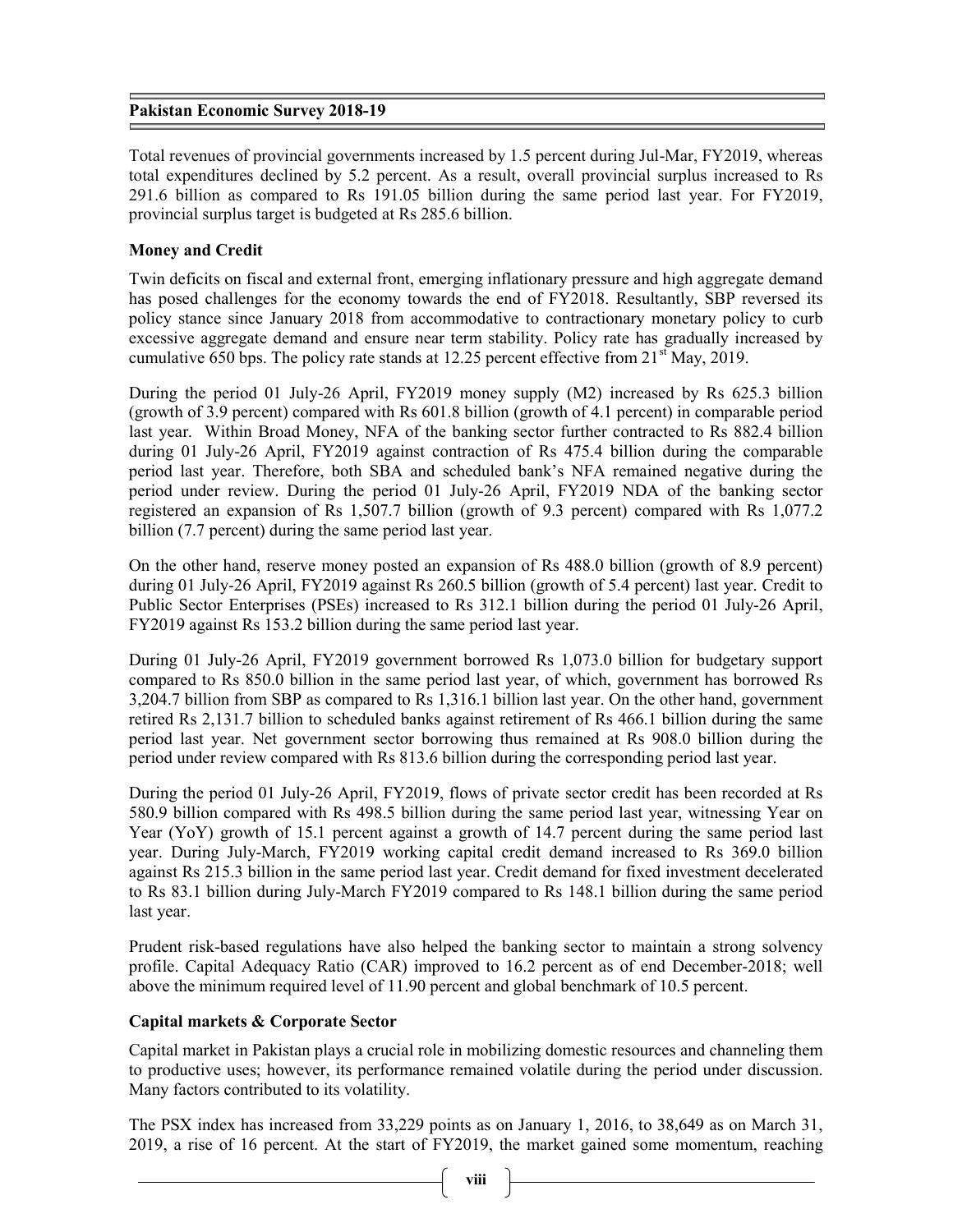43,557 points on July 30, 2018, after which it started moving down, reaching period's lowest index at 36,663 points on October 16, 2018.

The financial measures introduced through Finance Bill in January 2019 gave some respite to the market and the index saw rising trend for some period. However, it has remained volatile during the period under review and closed at 38,649 points on March 31, 2019, while the market capitalization was Rs.7,868.6 billion.

The average daily value traded (T+2) during the first nine months of FY 2019 was Rs. 7.2 billion and the average daily turnover was 170 million shares. The average daily trade value in futures was Rs. 2.9 billion and the trading volume was 71 million shares during the period. The foreign investors offloaded securities worth US\$ 373 million which was absorbed by domestic investors, Banks/DFIs, companies and insurance companies. The strong buying by local investors has shown the confidence of the investors in Pakistan equity market. Going forward it is expected that the market will move in upward trajectory.

In order to provide short-term stimulus to the stock market and arrest its downward trend, the Economic Coordination Committee of the Cabinet Division authorized the government to issue sovereign guarantee amounting to Rs. 20 billion for investment in National Investment Trust (NIT)-State Enterprise Fund. This step would increase liquidity in the PSX and would woo investors to divert more investment in the market.

As of March 31, 2019, 120 corporate debt securities were outstanding with an amount of Rs.888.24 billion. These nine months saw 10,865 new companies getting registered with the SECP, a growth of 30 percent from the corresponding period of last financial year.

Assets under management of the mutual funds stood at Rs. 635.90 billion. Equity Funds dominated the industry with the largest share i.e. 37.75 percent of the mutual fund industry. Money Market held the second largest industry share i.e. 36.93 percent, followed by Income Funds with industry share of 17.50 percent as of March 31, 2019,

The SECP has taken additional measures in this fiscal year to address potential threat of money laundering and terrorist financing within its regulated entities and maintained integrity of the financial markets, including framing of SECP Anti-Money Laundering/Counter Financing of Terrorism (AML/CFT) Regulations 2018, amendment in Securities Brokers (Licensing and Operations) Regulations 2016 by introducing pre-condition that ultimate beneficial owners of securities broker should not have been convicted in any predicate offences provided under Anti-Money Laundering Act 2010 or the Anti- Terrorist Act 1997, and organizing fifteen awareness sessions on AML/CFT regulatory framework.

## Inflation

The CPI has witnessed a rising trend during the current financial year. It increased to 5.8 percent in July 2018 and after remaining sticky at 5 percent during following two months increased to 6.8 percent in October 2018. The spike witnessed in October 2018 was due to increase in gas prices. The Oil and Gas Regulatory Authority revised the retail prices of natural gas for various consumers after keeping them unchanged for about two years. The substantial increase of 9.4 percent was witnessed in March 2019 while in April 2019 it was recorded at 8.8 percent.

During July-April FY2019 headline inflation measured by CPI averaged at 7.00 percent against 3.77 percent during corresponding period of last year on the back of the prevalence of some underlying demand in the economy as well as continued pass through of exchange rate depreciation and higher fuel prices.

ix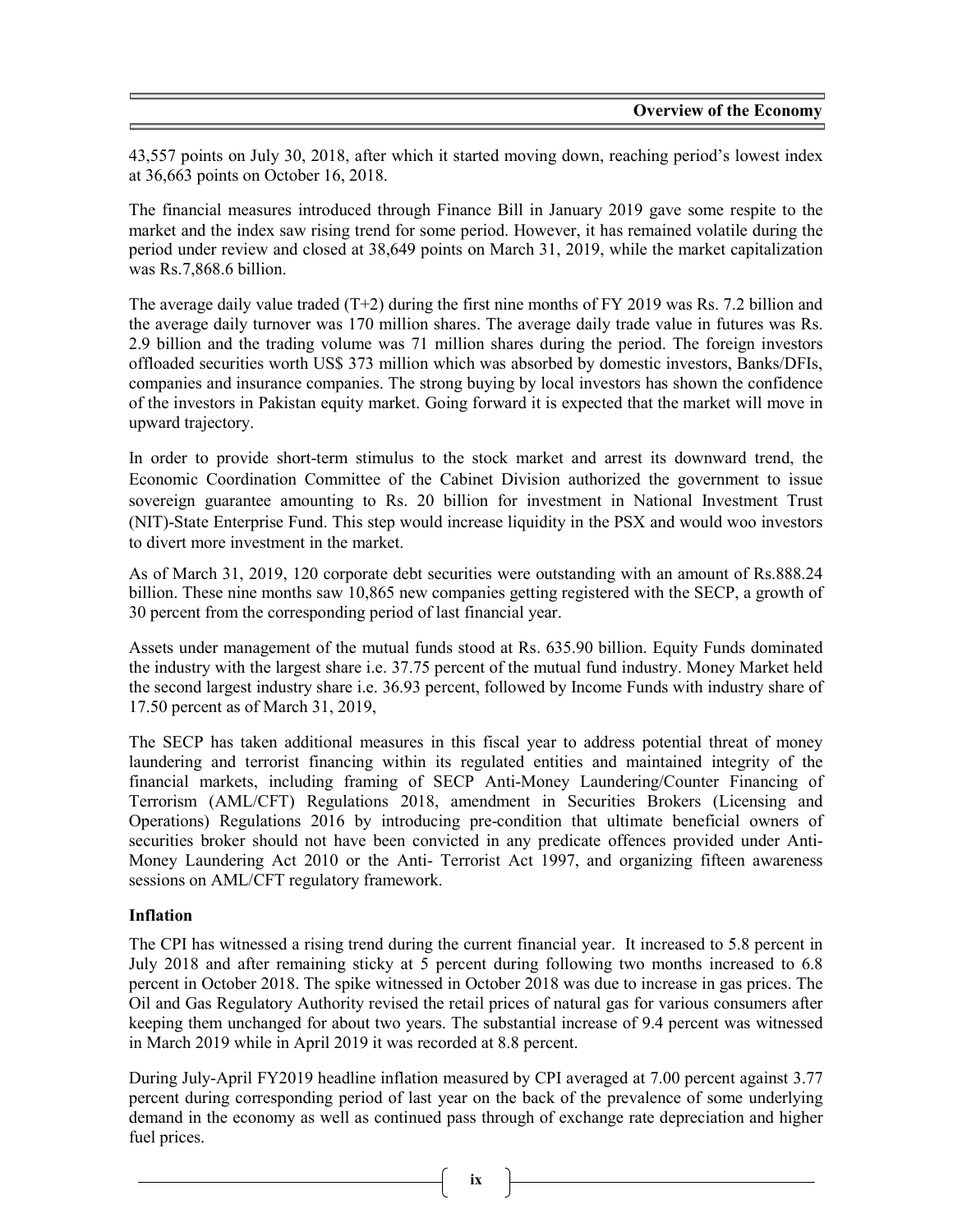The other inflationary indicators like Sensitive Price Indicator (SPI) remained at 4.0 percent during Jul-April FY 2019 against the 0.8 percent during the corresponding period last year. Wholesale Price Index (WPI) was recorded at 11.7 percent in July-April FY 2019 compared to 2.8 percent in corresponding period of FY 2018.

Core inflation which is Non Food and Non Energy is recorded at 8.1 percent compared to 5.6 percent of corresponding period of FY 2018.

The rising input costs on the back of high utility prices and the lagged impact of exchange rate depreciation is likely to maintain upward pressure on inflation during the remaining period of current fiscal year. The impact will be more visible on non food prices while the food prices are likely to remain stable due to effective monitoring of prices and smooth supply of essential commodities by the federal and provincial governments.

#### Trade and Payments

The export target for FY2019 was set at US\$ 28 billion. Exports registered a decline of 1.9 percent growth during July-April FY2019. Exports during July-April FY2019 reached to US\$ 20.09 billion as compared to US\$ 20.48 in July-April FY2018. Import target for FY2019 was set to US\$ 56.5 billion. Imports stood at US\$ 44.03 billion in July-April FY2019 as compared to US\$ 46.30 billion in the same period last year showing a decline of 4.9 percent. The reduction in imports is due to decrease in imports of furnace oil, machinery & electric equipment, palm oil, colza seeds and textiles.

Trade account especially services trade presented a positive picture in FY2019. Goods Trade balance contracted by 7.3 percent during Jul-Apr FY2019 to US\$ 23.93 billion as compared to US\$ 25.81 billion in the corresponding period last year. On the other hand, services sector remained on positive trajectory throughout FY2019. Major shift in current account balance also came from services sector which shrunk by 36.18 percent to US\$ 3.217 billion during Jul-Apr FY2019 as compared US\$ 5.04 billion in the same period last year.

Pakistan's current account deficit outlook remains positive throughout FY2019. Current account deficit reached to US\$ 11.586 billion in Jul-April FY2019 as compared to US\$ 15.864 billion in the same period last year and showed a contraction of 26.9 percent. While last year during the same period it widened by 69.6 percent during July-April FY2018. However, month on month it increased to US\$ 1241 million in April FY2019 as compared to US\$ 871 million in March FY2019. Decreasing exports and low remittances, specifically from EU and UAE, pushed up CAB in the month of April FY2019.

The remittances registered a significant growth of 8.45 percent during July-April FY 2019 as compared to 5.36 percent last year, and reached to US\$ 17.875 billion during first ten months of current fiscal year against US\$ 16.482 billion during the same period last year. On the back of initiatives taken by the government and the trend observed, it is expected that target of US\$ 21.2 billion for FY 2019 is likely to be achieved.

Foreign investment remained low during Jul-Apr FY2019. It dropped by 51.7 percent in July-April FY2019 to US \$ 1.376 billion as compared to US \$ 2.849 billion in July-April FY2018. FDI from China remained at 31.2 percent of overall inflows as compare to 60.5 percent in the preceding year. However, China continued to dominate direct investment followed by UK and Hongkong. A considerable decline in investment from Malaysia has been observed in this period.

Foreign portfolio investment account witnessed an outflow of US\$ 1.27 billion in July-April FY2019 as compared to US\$ 2.352 billion inflows in the same period last year. Eurobond and Sukuk bonds in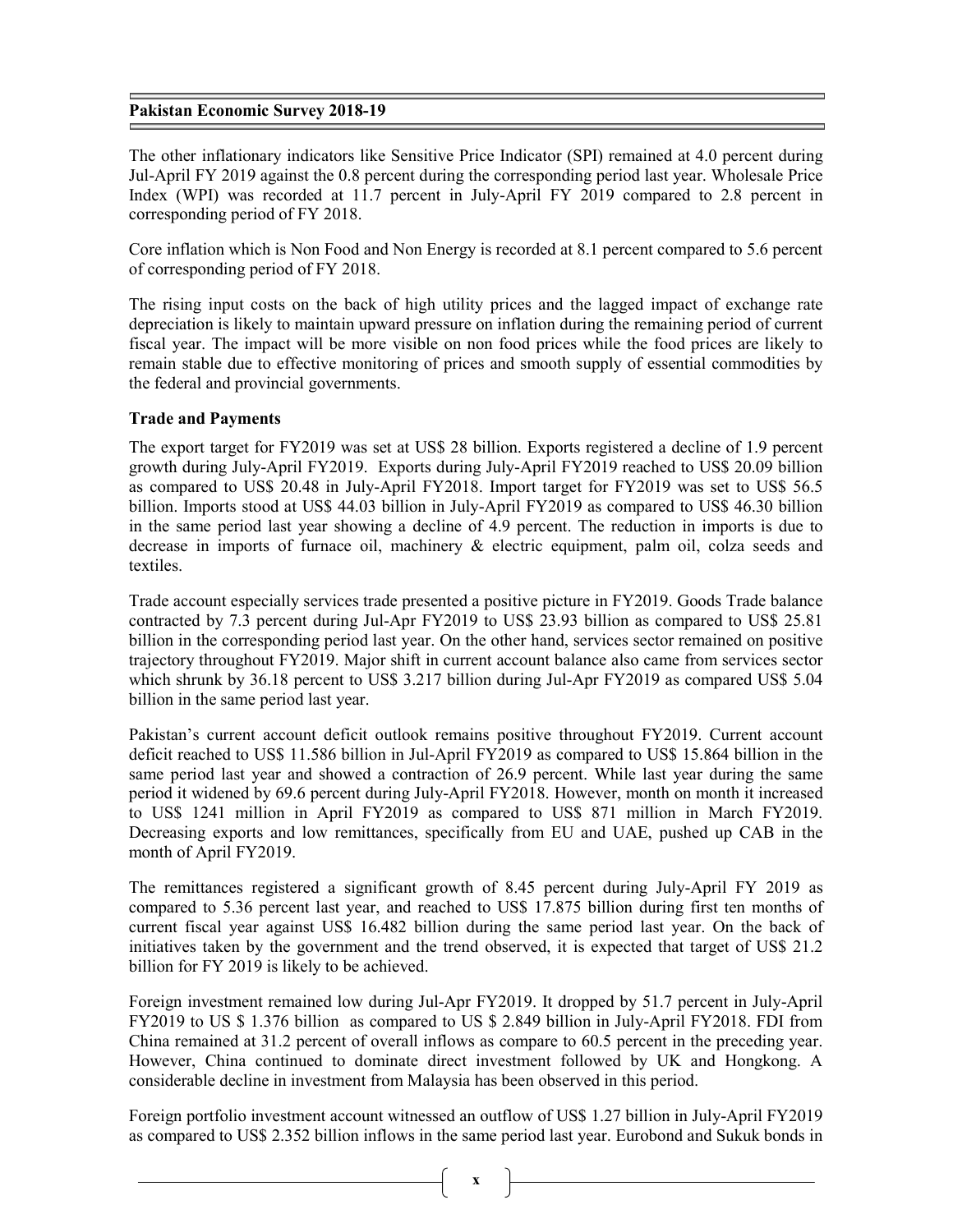December 2017 worth of US\$ 2.5 billion were the main reason of the hump in FPI last year. However, amid decline in foreign investment, external financing from bilateral sources were quite helpful.

Meanwhile, Pakistan has also improved its position on ease of doing business index and jumped to  $136<sup>th</sup>$  position as compared to  $147<sup>th</sup>$  position last year out of total 190 economies. This will surely attract foreign investors and will boost FDI.

Although the higher import bills and debt repayments led to depletion of FR reserves. Yet it was stabilized with the help of monetary inflows from friendly countries. Pakistan had received US\$ 9.2 billion as a financial support from China, Saudi Arabia and UAE between July 1, 2018 and end-March 2019. Foreign exchange reserves stood at US\$ 15.722 billion till end-April FY2019. This was below than the total reserves of US\$ 17.519 billion of the same period last year. Out of this SBP reserves were US\$ 8.781 billion, where reserves held with commercial banks were US\$ 6.941 billion.

The PKR also remained under pressure during the year, as despite the decline in the current account gap, it stayed at a high level. Responding to the resulting payment pressures, the PKR depreciated by 14.1 percent against the US Dollar between July 1, 2018 and April 22, 2019.

# Public Debt

Total public debt stood at Rs 28,607 billion at end of March 2019, recording an increase of Rs 3,655 billion during the first nine months of current fiscal year. The bifurcation of this increase is as follows:

The cumulative increase in debt stock cannot be entirely attributed to the borrowing of the government. External loans are contracted in various currencies; however, disbursements are effectively converted into Pak Rupee. Thus, devaluation of Pak Rupee against international currencies can increase the value of external public debt portfolio when converted into Pak Rupee for reporting purposes. This is evident from the fact that increase in external public debt contributed Rs.1,900 billion to the public debt during first nine months of ongoing fiscal year while government borrowing for financing of fiscal deficit from external sources was Rs.524 billion during the said period. This differential was mainly on account of depreciation of Pak Rupee against US Dollar. It is worth noting that depreciation of Pak Rupee increases the rupee value of external public debt, however, any such negative impact is spread over many years depending on the life of any given loan and immediate cash flow impact is not significant.

The domestic debt registered an increase of Rs.1,754 billion while government borrowing for financing of fiscal deficit from domestic sources was Rs.1,398 billion. This differential is mainly attributed to an increase in credit balances of the government with the banking system.

Pakistan's public debt dynamics witnessed various developments during the ongoing fiscal year, some of them are highlighted below:

Government introduced Pakistan Banao Certificates (PBC) which is a US Dollar denominated retail level instrument, for Pakistanis having bank accounts overseas. PBC is the first sovereign retail instrument being offered by Government of Pakistan that allows overseas Pakistanis to contribute towards their country's development while providing attractive investment opportunity.

Borrowing from commercial sources have relatively increased during the last few years, however, external public debt still largely comprises multilateral and bilateral sources which cumulatively constituted 78 percent of external public debt portfolio at end March 2019. These multilateral and bilateral loans are contracted at concessional terms.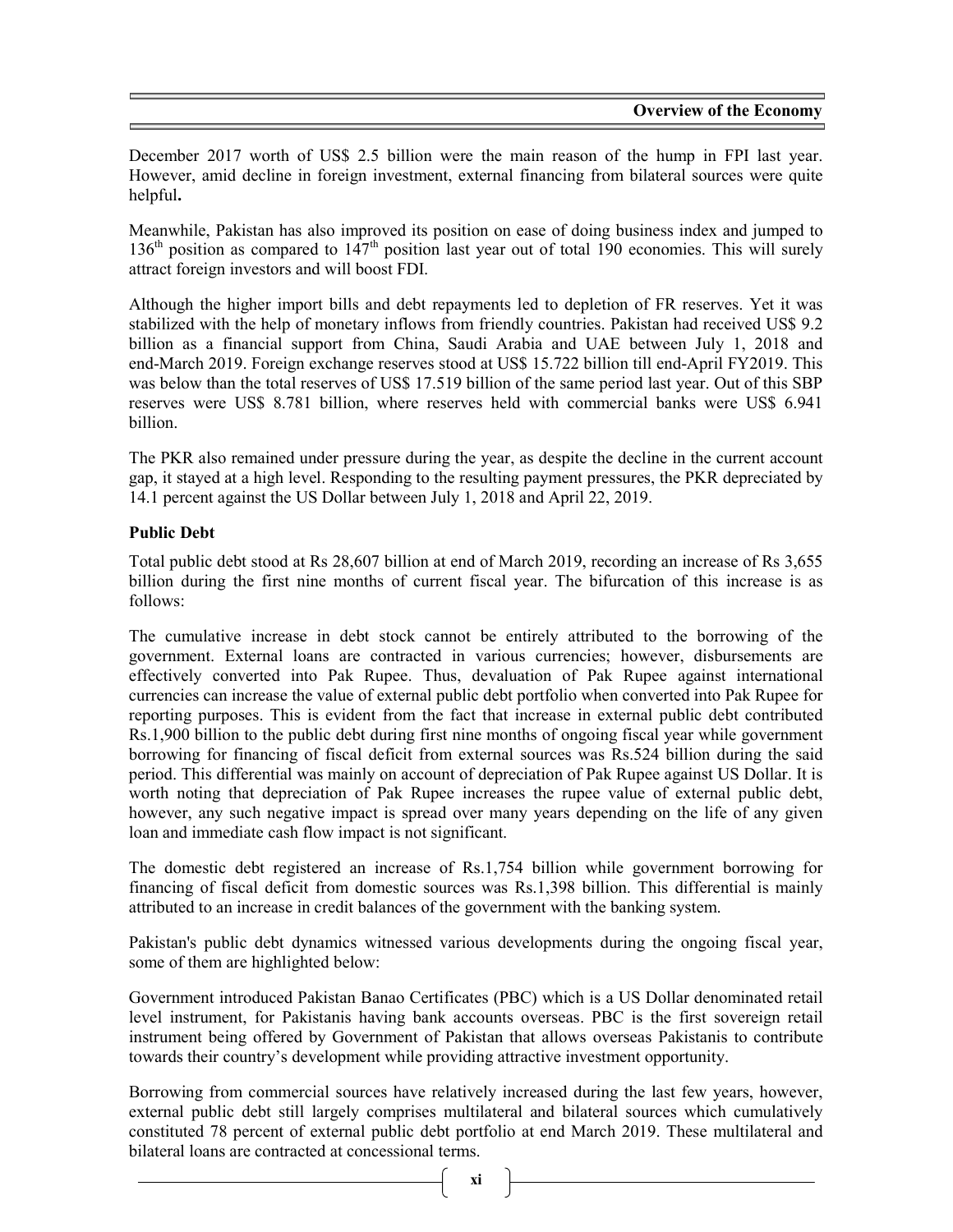Government has taken various measures to transform Central Directorate of National Savings from merely a retail debt raising arm of the government to an effective vehicle for financial inclusion. Initiatives are being taken to introduce Sharia Products, Overseas Pakistanis Savings Certificates, Rs.100,000 Premium Prize Bonds, Scrip-less Issuances, Registered Prize Bonds, Debit Cards & Membership of 1-Link System.

In accordance with the Medium Term Debt Management Strategy (2015/16-2018/19), at end June 2018, three of the nine thresholds were breached by a range varying from 0.5 percent to 1.6 percent. The upper range for the risk indicator "Domestic Debt Maturing within a Year" was 65 percent while this indicator at end June 2018 was recorded at 66.3 percent. The banks opted to tilt their portfolio towards short term market treasury bills as expectation of a further rise in policy rate discouraged them to invest in long-term debt instruments, largely to manage market risk. The upper range for "Domestic Debt Re-Fixing in 1 Year" and "Public Debt Re-Fixing in 1 Year" was envisaged at 65 percent and 55 percent respectively, while these indicators stood at 66.6 percent and 55.5 percent respectively at end June 2018. Short term external public debt maturities were 80.6 percent of official liquid reserves at end June 2018 compared with 68.5 percent at end June 2013.

During first nine month of current fiscal year, EDL recorded an increase of US\$ 10.6 billion to stand at US\$ 105.8 billion at end March 2019 out of which public debt was US\$ 74.2 billion. External public debt increased by around US\$ 3.9 billion during first nine months of current fiscal year compared with the increase of US\$ 6.7 billion witnessed during the same period last year.

Government is committed to achieve the targets outlined in Fiscal Responsibility and Debt Limitation Act, 2005. Over the medium term, Government's objective is to bring and maintain its Public Debt-to-GDP and Debt Service-to-Revenue ratios to sustainable levels through a combination of greater revenue mobilization, rationalization of current expenditure and efficient and productive utilization of debt.

## Education

To achieve the Goal 4 of SDGs, the federal government is committed to work with provinces for allocation of more resources for education, decrease the number of out of school children (OOSC), reduce the dropout rates, bring uniformity in education standards and enhance access to vocational and skills training.

The country wide school enrolments during 2017-18 were recorded at 50.616 million compared to 48.062 million during 2016-17. It improved by 5.31 percent and it is estimated to further increase by 4.8 percent to 53.032 million during 2018-19. The total numbers of the educational institutes were recorded at 260.6 thousand during 2017-18 as compared to 260.1 thousand during 2016-17. This number is estimated to increase by 1.60 percent to 264.7 thousand during 2018-19. The total numbers of teachers during 2017-18 were 1.753 million compared to 1.726 million during 2016-17 showing an increase of 1.6 percent. This number is estimated to increase by 2.85 percent to 1.803 million during the year 2018-19.

According to Labour Force Survey 2017-18, literacy rate was estimated at 62.3 percent in 2017-18 as compared to 60.7 percent estimated in 2014-15. For males it increased from 71.6 percent to 72.5 percent and for females it increased from 49.6 percent to 51.8 percent. Area wise analysis suggests that literacy rate increased in both rural areas (51.9 percent to 53.3 percent) and urban areas (76.0 percent to 76.6 percent). Literacy rate increased in three provinces; Khyber Pakhtunkhwa from 54.1 percent to 55.3 percent, Punjab from 61.9 percent to 64.7 percent and Balochistan from 54.3 percent to 55.5 percent while Sindh it decreased marginally from 63.0 percent to 62.2 percent.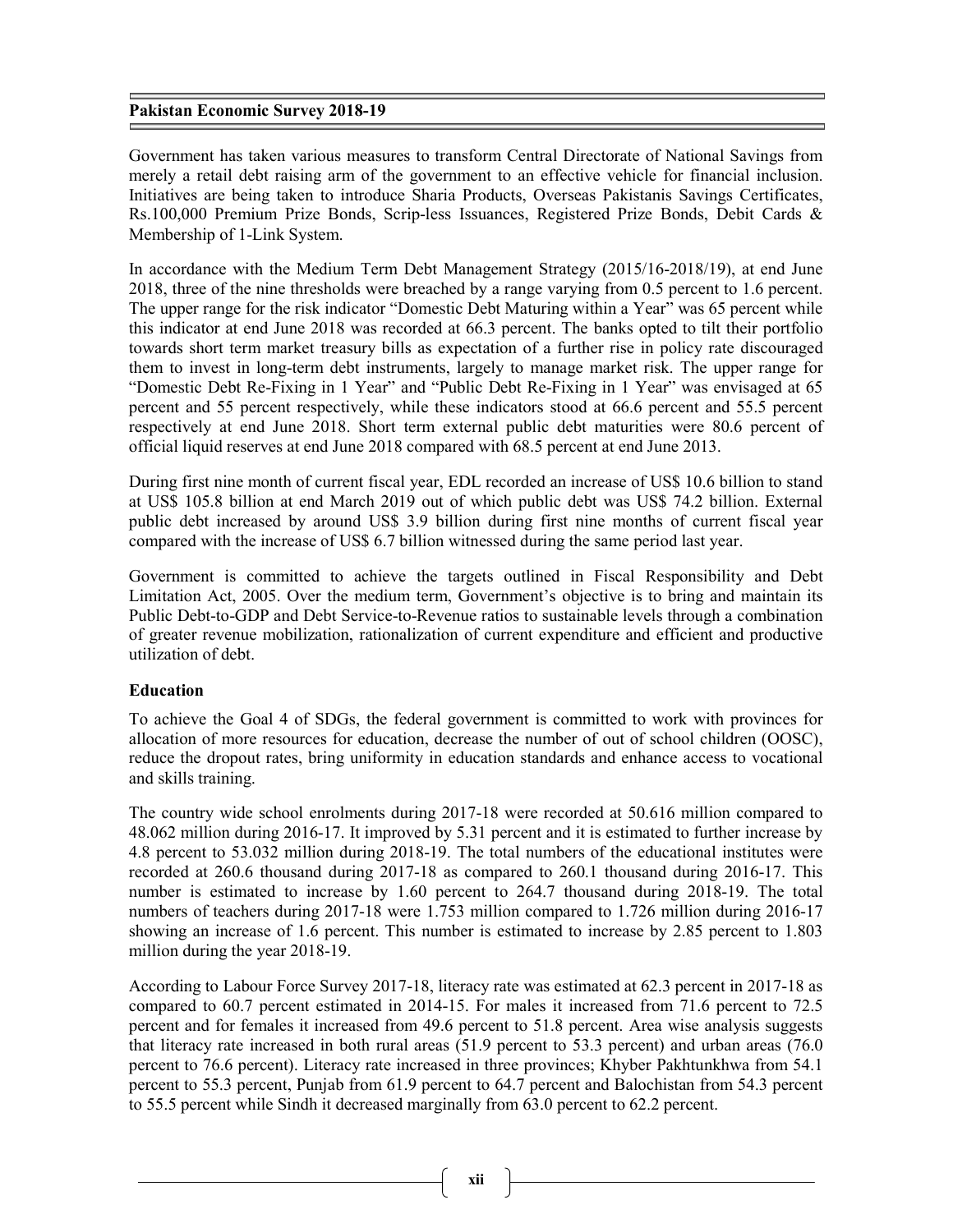Public Expenditure on education as a percentage of GDP is estimated at 2.4 percent in FY2018 as compared to 2.2 percent in FY2017. The education related expenditure increased by 18.6 percent to Rs 829.2 billion in FY2018 from Rs 699.2 billion in FY2017. The provincial governments are also spending sizeable amount of their Annual Development Plans (ADPs) on education. Punjab increased its expenditure in FY2018 to Rs 340.8 billion from Rs 260.6 billion in FY2017 showing an increase of 30.8 percent. Sindh increased its expenditure from Rs 146.7 billion in FY2017 to Rs 166.0 billion in FY2018 showing an increase of 13.16 percent. Similarly, Khyber Pakhtunkhwa and Balochistan also increased their expenditure on education from Rs 136.1 billion to Rs 142.6 billion and from Rs 47.7 billion to Rs 52.8 billion respectively during the corresponding period.

Under the PSDP 2018-19, the government had initially allocated Rs. 35.829 billion to HEC for implementing 178 development projects (133 ongoing & 45 un-approved projects) of Public Sector universities. However, with rationalization of PSDP by Ministry of Planning, Development & Reform (PD&R), the size of the PSDP allocation was revised to Rs. 30.961 billion for only 136 ongoing development projects of Universities. These projects are; Construction of new academic buildings, Strengthening of ICT Infrastructure, Faculty Development, Procurement of Laboratory Equipment and other approved components.

In addition to PSDP budget, a Technical Supplementary Grant of Rs. 0.503 billion for the project titled "Award of 3000 Scholarships to students from Afghanistan under the Prime Minister's Directive" has also been released to HEC. Under this scheme, the Government of Pakistan offers scholarships to 3000 Afghan students in various field including Medicine, Engineering, Agriculture, Management and Computer Sciences to create Pakistan's goodwill among the people of Afghanistan, to promote Human Resource Development for reconstruction of Afghanistan, to develop people to people contact between two neighbouring countries and to create excellent leadership qualities among Afghan Youth.

# Health and Nutrition

Ministry of National Health Services, Regulations and Coordination in collaboration with provincial governments, started a landmark and flagship health care and social protection initiative, the Sehat Sahulat Program (SSP). In the first phase, the program is being implemented in 38 districts of Pakistan covering 3.2 million families. Initially, In Sehat Sahulat Program each enrolled family will be insured upto Rs. 50,000/- per year for secondary care treatment and upto Rs. 250,000/- per year for 7 priority care treatment. Patients who have consumed their limits will be provided with additional limits by Pakistan Bait-ul-Mal. In phase-II of the Sehat Sahulat Program, benefit package of each enrolled family has been raised to Rs. 120,000/- per year for secondary care treatment and up to Rs. 600,000/- per year for 8 priority diseases/illnesses related treatment. Furthermore, SSP is a cashless scheme in which no cash assistance or cash transfers will be provided to the beneficiary except indoor health care services and a traveling allowance. Traveling allowance of Rs. 350/- per discharge, for a total of 3 discharges per year, from residence to hospital and back is provided to the beneficiaries. In Phase-II of SSP, enhanced transportation cost of Rs. 1,000 is being provided to beneficiaries upon discharge. As of 9th February 2019, a total of 3,237,660 families have been enrolled in the Sehat Sahulat Program and more than 117,726 families have been treated for various illnesses from 157 empanelled hospitals across Pakistan.

Sehat Sahulat Program is being implemented through State Life Insurance Corporation of Pakistan, hired through an open and transparent bidding process. Services are delivered to the beneficiaries by empaneling secondary and tertiary level health care facilities, both at public and private sector, in all focused districts and metropolitan cities of the country. The hospital is being empanelled through the insurance company based on hospital empanelment criteria set forth in the program documents.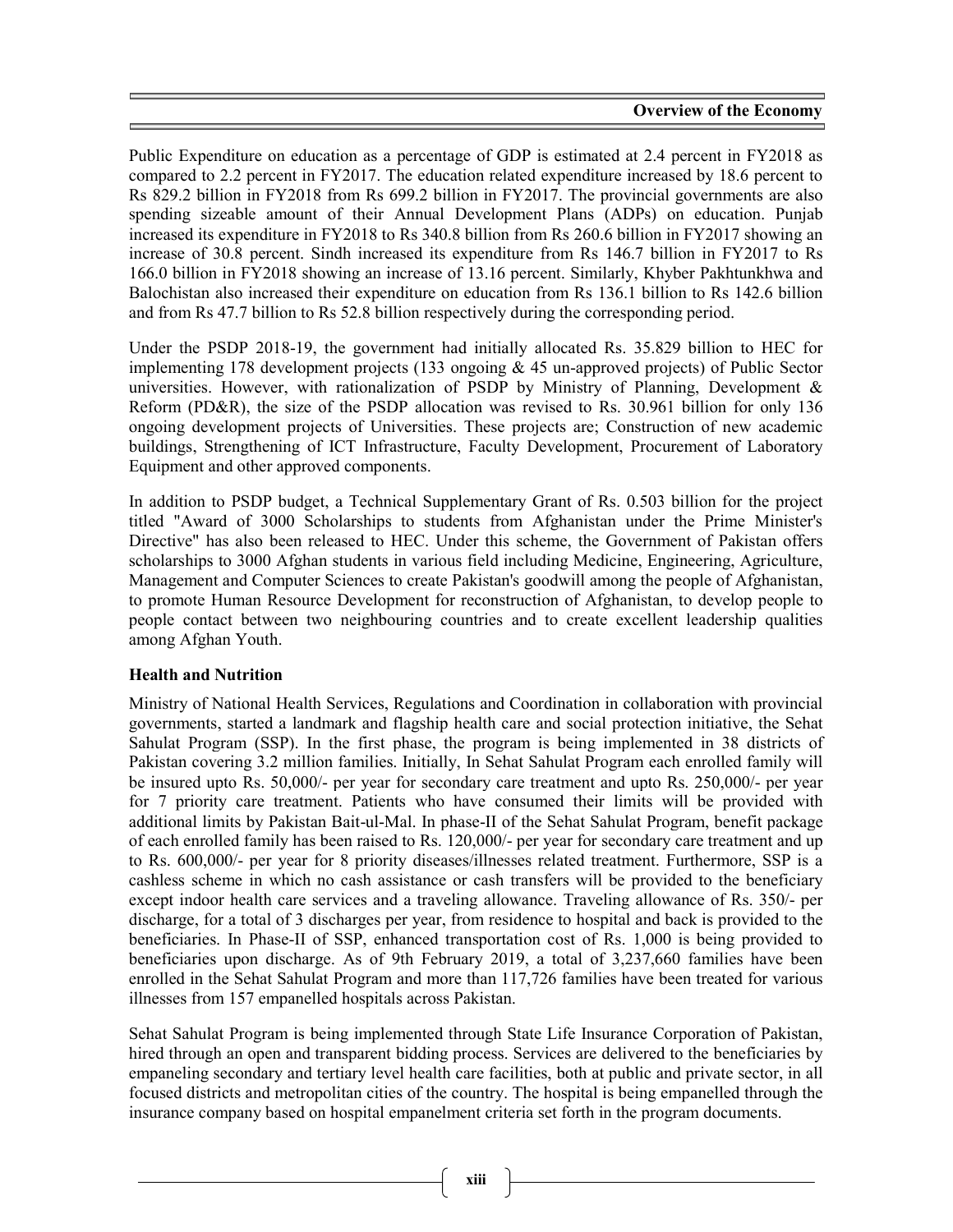Ministry of National Health Services Regulations & Coordination has initiated a strategy in January, 2019 to enhance efforts to reduce the prevalence of tobacco use in any form in the country by urging all tobacco manufacturers to print new Pictorial Health Warning (PHW) on cigarette packs and outers.

Cumulative health expenditures by federal and provincial governments during 2018-19 (July-March) increased to Rs 203.74 billion which is 3.29 percent higher than Rs.197.25 spent during the corresponding period of previous year. The current expenditure increased by 19.84 percent from Rs. 149.97 billion to Rs. 179.72 billion while development expenditure decreased by 49.19 percent from Rs.47.28 billion to Rs.24.03 billion.

However, the break-up of expenditures among federal government and provincial governments demonstrates that during July-March FY2019, Federal and Punjab health expenditures decreased by 10.0 and 8.2 percent, respectively, as compared to the corresponding period of the last year. On the other hand, health expenditures of Sindh, Baluchistan and Khyber Pakhtunkhwa increased by 22.2, 18.4 and 10.5 percent respectively, during the same period. As percentage of GDP, health expenditure has improved from 0.91 percent in 2016-17 to 0.97 percent in 2017-18. During FY 2018-19 (July-March) it has increased by 0.53 percent compared to 0.49 percent increase recorded during the corresponding period of last year.

By the year 2018, the number of public sector hospitals has increased to 1,279. The number of Basic Health Units (BHUs) has increased to 5,527, that of Rural Health Centres (RHCs) to 686 and that of dispensaries to 5,671. The total number of registered doctors is 220,829, of registered dentists is 22,595 and that of registered nurses is 108,474.

## Population, Labour Force and Employment

The population growth rate at 2.4 percent as depicted by the census 2017 is still very high. This shows that the efforts aimed to arrest high population growth have only brought modest success.

The Honourable Supreme Court of Pakistan, taking Family Planning as a human right issue, took Suo Moto Notice on 4th July 2018 and constituted a Task Force to frame clear, specific and actionable recommendations to address the issue of very high population growth. The Task Force, after a series of meetings, framed a set of recommendations aiming at enhancing contraceptive rate (CPR) to 55 percent, lowering total fertility rate (TFR) to 2.1 and bringing down population growth rate to 1.5 percent.

On similar lines, the provincial governments have also formed their respective task forces which are headed by the Chief Ministers. The purpose is to have highest level commitment from the provinces so that a coordinated strategy is developed to tackle the population issue.

Employment growth is a challenge for any developing, labour abundant economy. In the past the plans were designed to promote growth but less priority was given to employment generation. The present government has taken special initiatives to fulfil its commitment to create 10 million jobs during its term of five years. Private sector will play a key role in creation of jobs supported by the government. Naya Pakistan Housing Program, which is government's initiative to provide affordable housing to low income groups targeting most vulnerable segment of our economy by constructing 10 million houses, has a potential to generate massive employment opportunities during next five years. Similarly, National Financial inclusion Strategy to promote SMEs and digitization of financial services will also create substantial employment opportunities. It is also estimated that investments in tourism will generate over half a million new direct and induced jobs over the next five years. For the youth, the government has launched a new program – the Kamyab Jawan Program. Over the next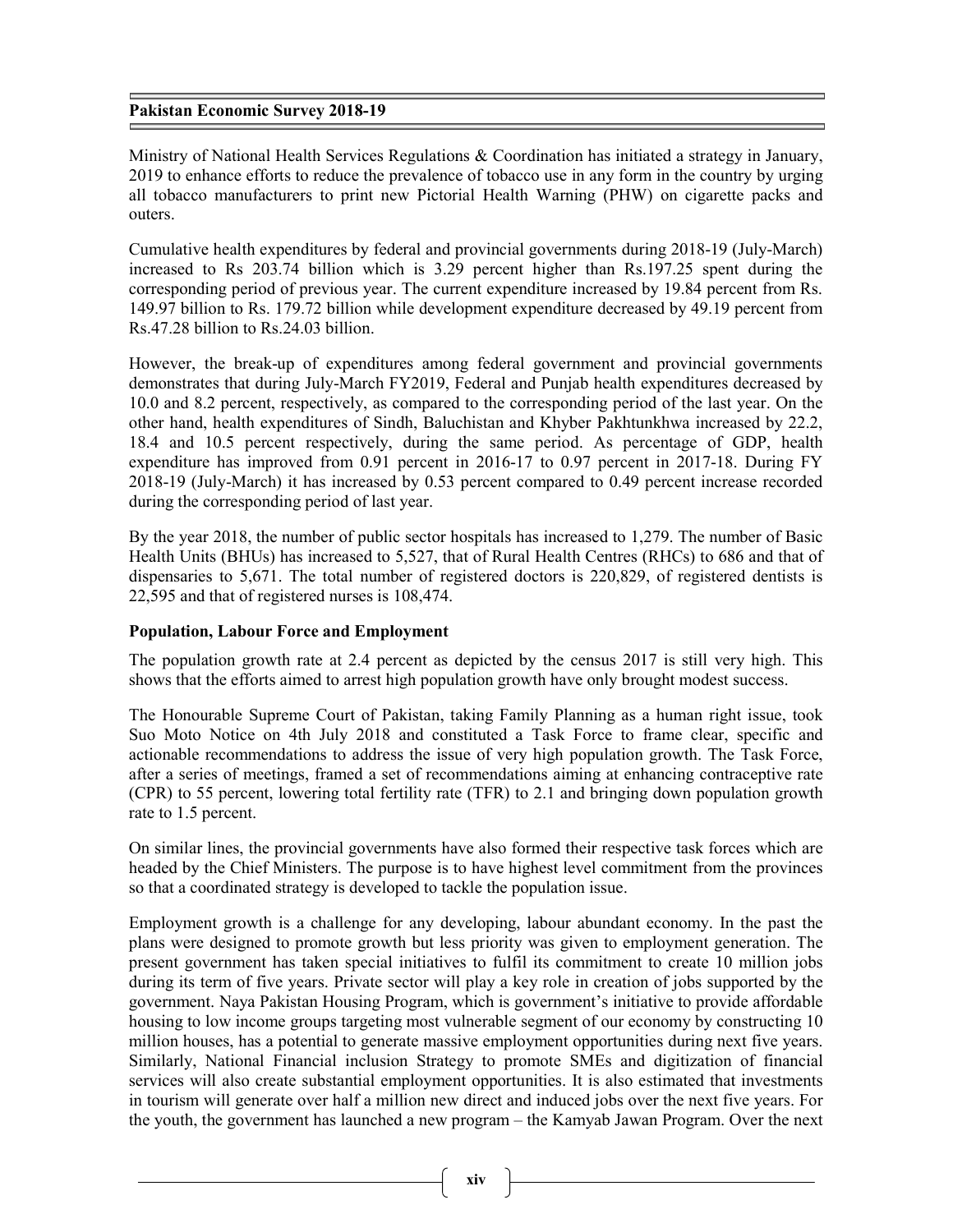5 years, it is estimated that 138 thousand youth will benefit from KamyabJawan program, with banks disbursing a cumulative credit of Rs 200 billion.

## Transport and Communication

NHA network comprises of 47 national highways, motorways, expressways and strategic roads with cumulative length of 12,743 km. NHA's portfolio consists of 38 on-going projects with an allocation of Rs.176,636.80 million in PSDP 2018-19 out of which 66,700.00 million is the Foreign Exchange Component (FEC) and Rs.109,936.80 million is the local component. There are 08 new schemes as well in PSDP 2018-19 with total estimated cost of Rs. 8,561.00 million. On Eastern Alignment, as a short-term project, NHA in corroboration with CPEC is completing 3,005 Km length of roads on 17 different projects while on western alignment, as short to medium term projects, a total of 1,799 Km length of roads construction on 6 different projects is in progress and on central alignment, as medium to long term projects, a total of 626 Km length of roads on 3 segments are under study with indicated plan period of 2025-30. NHA has already constructed four segments of Pakistan Motorway Network i.e., Peshawar -Islamabad Motorway (M-1), Islamabad - Lahore Motorway (M-2), Lahore - Abdul Hakeem Motorway (M-3) and Pindi Bhattian- Gojra Section and Khanewal - Multan Section of Motorway (M-4) on a virgin corridor. NHA is now constructing the remaining section of M-4 from Gojra - Khanewal. Work on Karachi - Hyderabad Motorway (M-9) on BOT basis is also substantially completed. After completing its current projects by December 2019, the total length of motorways will become 2,362.2 Km.

CPEC is the flagship and most actively implemented project of Belt & Road Initiative (BRI) where Pakistan and China have successfully launched 22 projects on the ground, costing more than US\$ 28.5 billion. Chinese and Pakistani workforce, in a large number, is employed to ensure timely completion of the infrastructure projects and launch new projects like ML-1, Eastbay Expressway and Airport at Gawadar. Pakistan and China are also executing Cross-border Fibre optic project (Khunjerab-Rawalpindi).

Pakistan Railways comprises of 470 locomotives (458 Diesel Engine and 12 Steam Engines) for 7,791-kilometre length of route. During FY 2019(July -February), gross earnings grew by 10.3 percent to Rs 34,0661 million against Rs 30891.1 million during the same period last year. During the period July- February FY 2019, number of passengers carried increased to 39.9 million against 35.9 million during the same period last year, thereby, recording a growth of 11.0 percent. Likewise, passenger traffic Km (million), freight carried tons million, and freight tons Km (million) grew by 11.9 percent, 2.9 percent and 7.8 percent, respectively.

PIA is in the process of implementing its Strategic Business Plan 2019-23 to improve its performance by acquiring new aircrafts for its fleet.

PNSC has achieved substantial growth of 35 percent in its revenue (from Rs.1,272 million to Rs.1,717 million) in managed bulk carrier segment and growth of 28 percent (from Rs.3,001 million to Rs.3,833 million) in liquid cargo segment through its managed vessels. Fleet Direct operating expenses decreased to Rs. 5,500 million (including Rs.1,104 million from PNSC) from Rs.5,747 million (including Rs.1,738 million from PNSC), thereby resulting in gross profit of Rs.1,852 million as against Rs.1,656 million for the same period last year. PNSC profitability has increased by 61 percent with Profit after Tax of Rs.1,402 million during this period against Rs.872 million in the same period last year. Earnings per share for the PNSC increased to Rs.10.62 against Rs.6.60 during the corresponding period of last year. Two LR-1 tankers have been added in PNSC's managed fleet namely "M.T. Bolan" and "M.T. Khairpur".

The Karachi Port Trust's operational performance during FY 2018-19 (July-March) stood at 35,361,000 tones. The export cargo handled 10,415,000 tons as compared to 9,206,000 tons last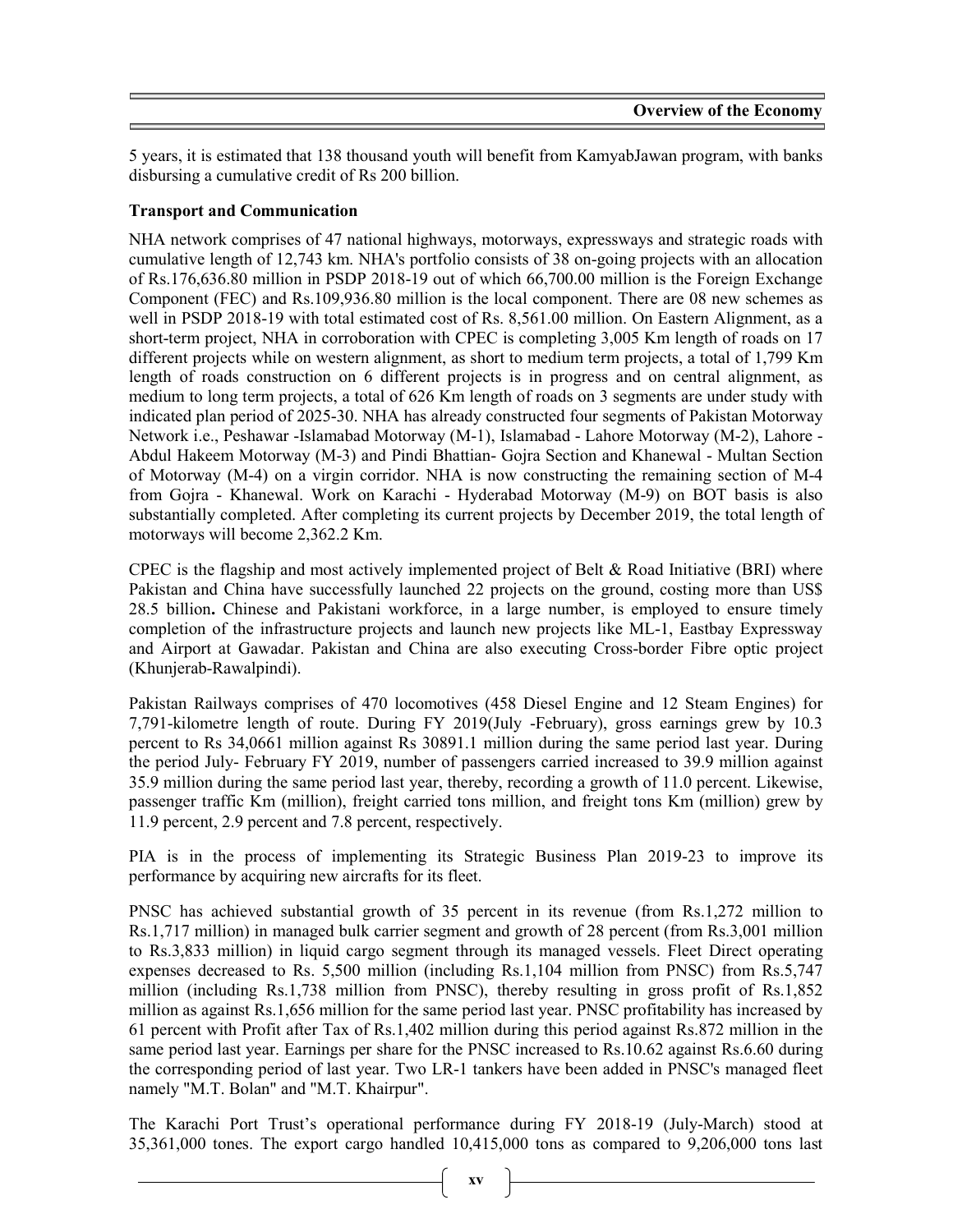year, showing a substantial increase of 13 percent, while volume of import cargo stood at 24,945,000 tons, as against the 31,379,000 tons handled last year, showing a decrease of 22 percent. The restricted import is due to government's measures to discourage non essential imports.

Total through put of Port Qasim Authority increased by 12.6 percent. The port's operational performance during FY 2018-19 (July-March) stood at 36.580 million tonnes, showing an increase of 12.6 percent over the corresponding period of last year. The volume of import cargo during July-March 2018-19 stood at 31.293 million tons, as against the 27.342 million tons handled during corresponding period last year, showing an increase of 14.4 percent. The export cargo handled was 5.287 million tons during first nine months of FY 2018-19, as compared to 5.127 million tons handled during corresponding period last year, showing an increase of 3.7 percent. A total of 1,139 ships called on Port, which comprised 371 Container ships and 768 Non-Container ships.

Gawadar Port is the second greatest monument of Pak-China friendship after Karakoram Highway linking Pakistan and China. Gawadar has handled last year around 7.156 Metric Ton Cargo from 53 ships.

The telecommunication market in Pakistan is open and deregulated, offering level playing field to operators. The Universal Services Fund Company (USF Co.) launched projects to provide telecommunication coverage to approximately 12,000 unserved mauzas with a population of around 15 million, across all provinces of Pakistan. In current fiscal year USF has successfully launched a project to provide coverage to the unserved segments, spanning 669 kms, on National Highway 10 and National Highway 25 (partially). There has been a consistent growth in IT&ITeS-BPO remittances over last 5 years, with 151 percent growth in IT&ITeS-BPO remittances at a compound annual growth rate (CAGR) of 20 percent, the highest growth rate amongst all industries, and the highest in the region. Pakistan's IT &ITeS-BPO exports are estimated to have crossed US \$ 3.3 billion a year at present. In addition, export remittances earned by MSMEs and freelancers are estimated to be \$500 million. Whereas annual domestic revenue exceeds \$1 billion. A new state of the art IT Park in Islamabad is being established under financing from Korea Exim Bank through the Economic Development Cooperation Fund (EDCF), spreading over an area of 14.9 acres of land. The construction of IT Park will be undertaken in two phases. Cost estimate for first phase is USD 88.25 million for which loan agreement has been signed. It is expected that design and construction of IT Park will be completed by 2022. The cellular mobile sector has invested US \$158.3 million during the first two quarters of FY 2018-19. By the end of March 2019, the total number of mobile subscriptions in Pakistan reached 159 million with the net addition of 8.8 million subscribers during July, 2018 to March 2019. Biometric re-verification of SIMs in 2014-15 had an adverse impact on the cellular subscriber base. The number of broadband subscriber addition during first nine months of 2018-19 stood at 10 million. PTA has generated over Rs. 209 billion during June 2013 to March 2019 through its levies, fee and other charges.

Total number of registered TV sets holders as on  $31<sup>st</sup>$  March, 2019 are 19,138,693.

Pakistan Post has launched "The Same Day Delivery Services" to facilitate the delivery of packets and documents within the city. The service was launched in November 2018 in 26 cities and will be extended to other cities in future. During the first six months (July to December) of the current fiscal year 2018-19 Pakistan Post Office Department has received the foreign remittances amounting to Rs 4,256.478 million. Total number of Post Offices in Pakistan as on March 2019 are 10496.

# Energy

The energy side bottlenecks have hampered the economic growth of the country in the past. In order to address the energy shortage, massive projects were incorporated in between years 2013-18, adding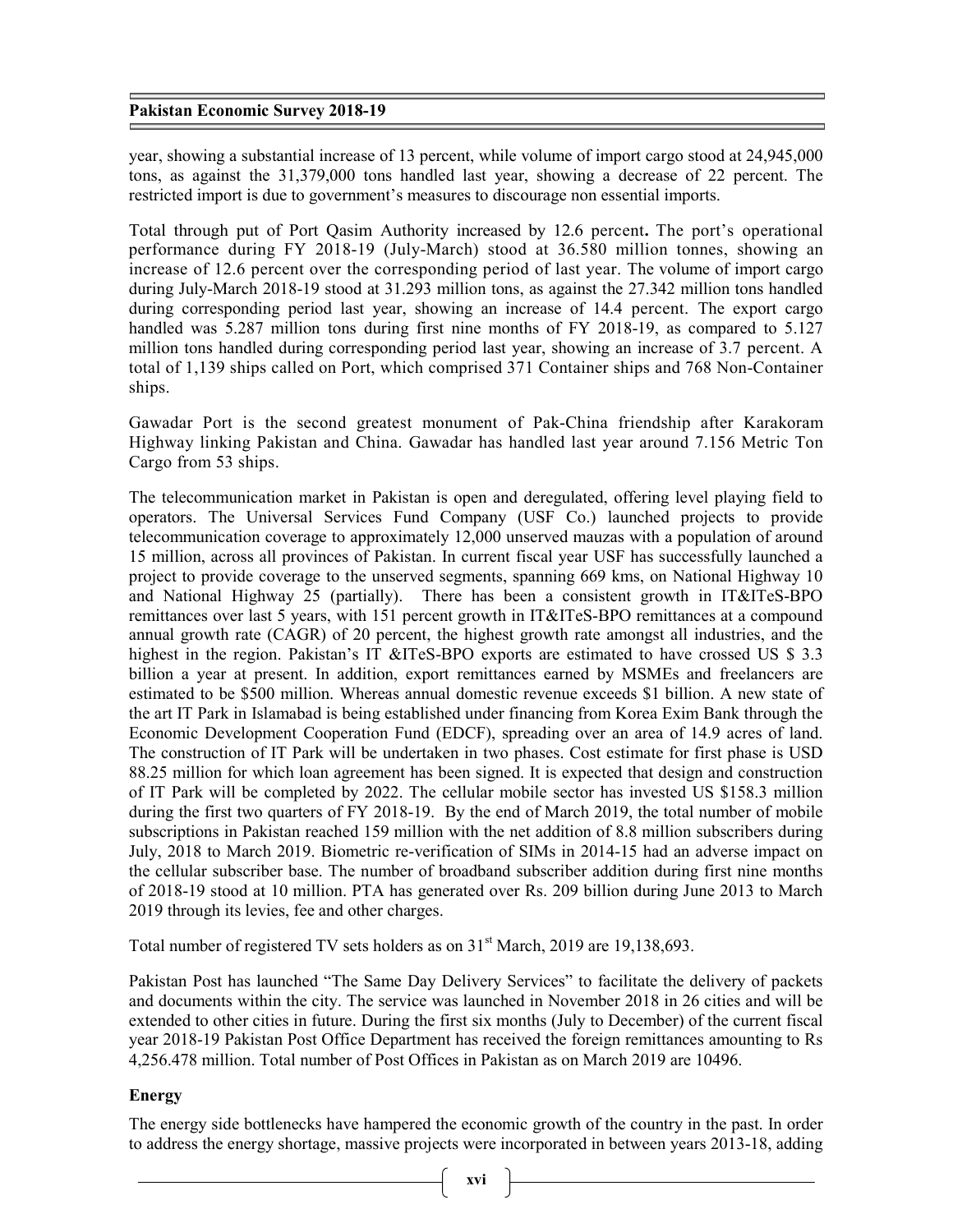a cumulative capacity of 12,230 MW. However, the transmission and distribution side congestion and inefficiencies has hampered the sustained delivery of energy services. Additionally, the higher energy prices are also a by-product of such aggressive capacity additions during 2013-18.

In term of energy-mix, in FY2018, Pakistan's reliance on oil has been reduced to 31.2 percent while reliance on gas has been reduced to 34.6 percent, while the share of hydel energy stood at 7.7 percent. Though the declining share of oil is a welcoming sign, the diminishing share of hydro represents the shortsightedness of policy as well as the inability of successive governments to undertake large capital-intensive projects in a timely manner. The reduction of natural gas share is somewhat attributed to declining natural gas reserves as well as restricted consumption of gas in the transport industry and the induction of LNG since 2015. The share of imported LNG has increased from 0.7 percent in FY2015 to 8.7 percent in FY2018. The share of renewable was at 1.1 percent in FY2018 while the share of nuclear has increased to 2.7 percent in FY2018.

Such historical variability for each energy source in the energy mix of the country has been used to formulate the Integrated Energy Plan which will not only help in estimating the energy demands and respective supply paths for the future but also in formulating the evidence based long term policy options.

The immediate focus of the government is to reduce the losses and increase the effectiveness of the whole value chain. Power Division, Ministry of Energy has given a target to DISCOs to recover PKR 80 billion from old receivables and to ensure that the receivable figures do not increase from the level recorded on 31st October 2018. Further, DISCOs have been given a target to recover another PKR 60 billion by controlling theft and improving governance and efficiency.

As of end March 2019, total installed capacity of electricity reached 34,282 MW which was at 33,433 MW at end of March 2018, thus, posting a growth of 2.5 percent. Although electricity generation varies due to availability of inputs and other constraints, the generation increased from 82,011 GWh to 84,680 GWh, posting a growth of 2.1 percent during the period under discussion.

As far as the share of different sources of electricity generation is concerned, it can be observed that the share of hydro in electricity generation has decreased over the last few decades. Availability of water is one of the main reason for reduced generation from hydel power plants. Currently, thermal has the largest share in electricity generation. Share of RLNG has shown a tremendous growth in energy mix as it served the demand of various power plants (Bhikki, Haveli Bahadur Shah, Balloki, Halmore, Orient, Rousch, KAPCO, Saif and Sapphire) as well as that of fertilizer plants and industrial and transport sector.

The government has also shown its commitment for electricity generation through renewable energy sources. During July 2018 - March 2019, there was an increase of 1 percent in share of renewables in electricity generation, and it is expected that the share will further increase in coming years.

Oil (Petroleum Product): Pakistan mainly depends upon oil and gas resources to fulfil energy requirements. The domestic production of crude oil remained at 24.6 million barrels during July-March FY2019 compared to 21.8 million barrels during the corresponding period last year. Indigenous resources of oil are not enough to meet the requirements of a growing economy. As a result, Pakistan has to import large quantity of oil as well as oil-based products from Middle Eastern countries especially from Saudi Arabia. During July- March FY2019, the quantity of crude oil import remained at 6.6 million tons valuing US \$ 3.4 billion compared to 7.8 million tons valuing US \$ 2.9 billion during the same period last year.

Natural Gas: At present, the capacity of two Floating Storage and Regasification Unit (FRSU) to Re-gasify Liquefied Natural Gas (RLNG) is 1200 MMCFD and accordingly RLNG is being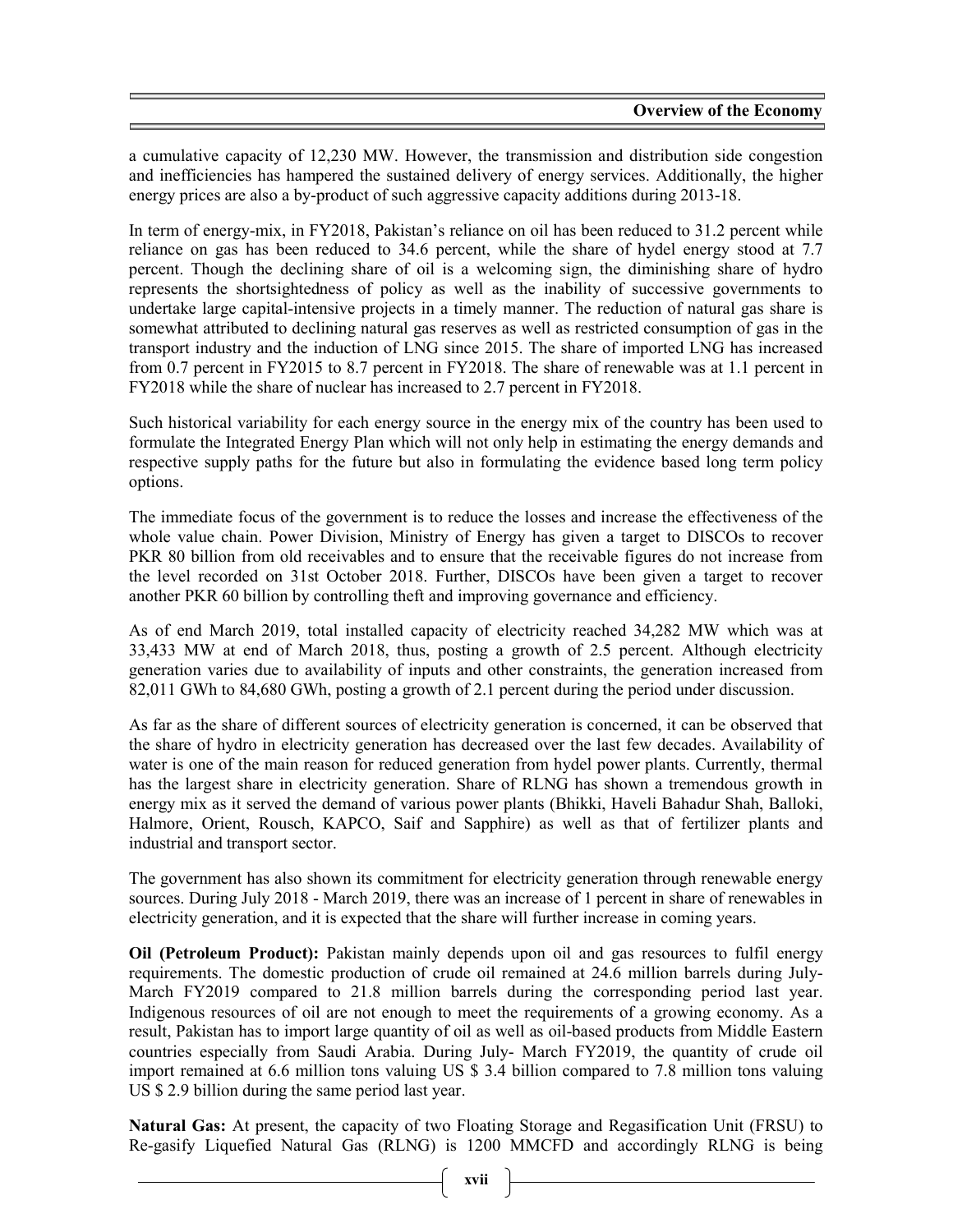imported to mitigate gas demand-supply shortfall. The average natural gas consumption was about 3,865 Million Cubic Feet per day (MMCFD) including 785 MMCFD volume of RLNG during July 2018 to February 2019. During July – Feb FY2019, the two Gas utility companies (SNGPL  $\&$ SSGCL) have laid 69 Km Gas Transmission network, 3,232 Km Distribution and 1,366 Km Services lines and connected 165 villages/towns to gas network. During this period, 428,305 additional gas connections including 425,404 domestic, 2,770 commercial and 131 industrial were provided across the country.

It is the focus of the government to provide sustainable energy for all. Furthermore, improvement in access to energy and off grid solutions will be provided under the new renewable energy policy. For the sustainable provision of such services, market forces and policy options need to be harmonized. As far as market forces are concerned, business models of energy services companies (ESCO) and sustainable energy utility (SEU) should be developed and incentivized. Such market forces should be encouraged since it will provide jobs to the work force.

## Social Protection

The government dissects pro-poor expenditure in different sectors through the Medium-Term Expenditure Framework (MTEF) under PRSP-II program. Expenditure on these pro-poor sectors has shown an increasing trend in absolute terms as well as percentage of GDP. Expenditure on these sectors increased from Rs. 1,934.2 billion in FY 2014 which was 7.7 percent of GDP to Rs. 3,167.92 billion in FY 2018 which is 9.2 percent of GDP.

The social safety nets are major initiatives to reinforce the government's efforts to reduce the adverse effects of poverty on the poor. Benazir Income Support Program (BISP), a flagship program of the government has made a remarkable progress by providing cash transfers to over 5.8 million beneficiaries. The quarterly cash grant has gradually been enhanced by the successive governments which currently stands at Rs. 5000/- per quarter per eligible beneficiary. Since inception, BISP has disbursed Rs 691.5 billion as cash transfers. BISP is following the path of automation and 98.5 percent of beneficiaries are being paid through technology-based payment mechanisms. Under Waseela-e-Taleem program, 3.1 million children have been enrolled so far and an amount of Rs. 9.8 billion has been disbursed.

Pakistan Poverty Alleviation Fund (PPAF) also helps in micro-credit, water, health, education, livelihood. Since its inception in April 2000 uptill March 2019, PPAF has disbursed an amount of approximately Rs. 222.037 billion to its Partner Organizations (POs) in 137 districts across the country. The overall disbursements for core operations during July 2018 to March, 2019 amounted to Rs 756 million.

Pakistan Baitul Mal (PBM) is also making a significant contribution towards poverty reduction by providing financial assistance to destitute, widows, orphans, invalid, infirm and other needy persons irrespective of their gender, cast, creed and religion through its establishments at the district level. During July to March FY2019, PBM has disbursed an amount of Rs 2.562 billion through its core projects.

Workers Welfare Fund (WWF) is providing various services in the areas of housing, health and education to the industrial workers and financial assistance is also being extended in the form of death grant, marriage grant and scholarships. During July-March, FY2019 expenditures amounting to Rs 468.273 million have been incurred on 3,992 scholarships while Rs 1,985.38 million has been disbursed as Marriage Grant (@100,000/-) which benefitted 19,854 workers' families. WWF has also disbursed Rs 1,597.55 million as Death Grant  $(a,500,000/4)$  to 3,195 families all over the country.